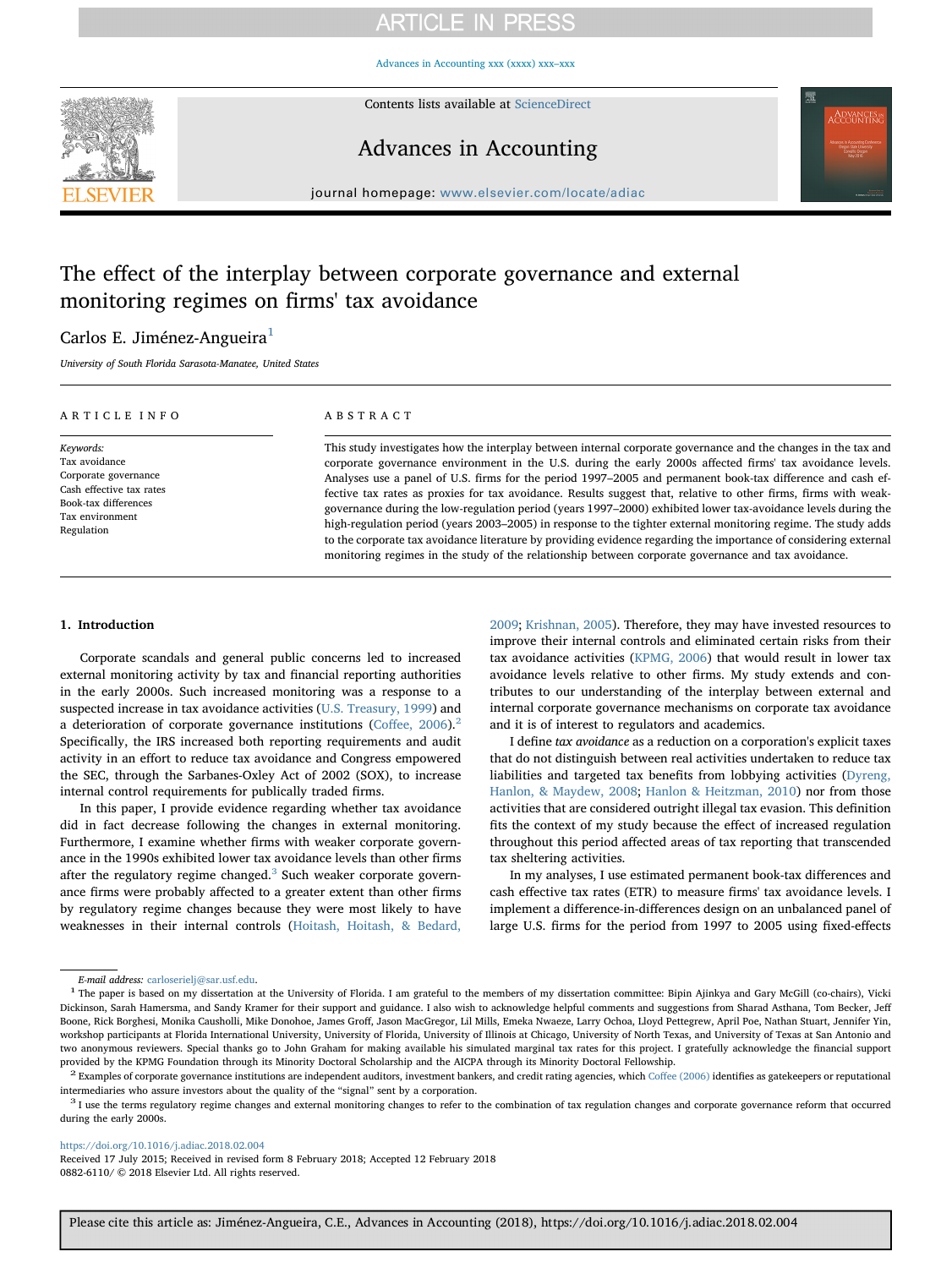regressions. To implement the difference-in-differences design and test the effect of regulation changes on firms' tax avoidance levels, I create a discontinuity in the time series by eliminating years 2001–2002 (transition period) from the sample. The sample partition including years 1997–2000 (low-regulation period) captures the period where aggressive tax avoidance activity was booming and most of the highprofile accounting scandals (e.g., Enron, WorldCom) were underway but undetected. The sample partition including years 2003–2005 (highregulation period) captures the period where the IRS re-focused its efforts to curb aggressive tax reporting and the initiation of the SOX disclosure requirements. Then, I use firms' governance strength during the late 1990s to test the effect of the regulatory regime changes in tax avoidance.

I document that tax avoidance did not, on average, decrease in response to the external regulatory environment changes of the early 2000s, suggesting that firms continued pursuing their tax avoidance strategies because the benefits from pursuing those strategies were greater than the perceived tax compliance costs and detection risks after the external regime change. However, the results indicate lower permanent book-tax differences and higher cash ETRs (both indicative of reduced tax avoidance) during the high-regulation period for firms identified as weakly governed prior to the external monitoring changes relative to other firms. The evidence suggests that managers of weakly governed firms may have employed tax avoidance strategies that were not sustainable under the new environment and/or that the efforts to improve their internal controls took resources away from tax planning activities, which resulted in lower tax avoidance levels for such firms. The results are also consistent with managers of weakly governed firms using tax avoidance strategies to achieve short-term profitability goals that became riskier under the tighter external monitoring environment thereby inducing a reduction in their firms' tax avoidance levels.

I contribute to the literature that investigates the relationship between tax avoidance and corporate governance. Earlier evidence in this research stream finds mixed results. For example, several studies document a positive association between tax avoidance and weak corporate governance (e.g., [Desai & Dharmapala, 2006](#page-16-1); [Desai, Dyck, &](#page-16-2) [Zingales, 2007;](#page-16-2) [Lanis & Richardson, 2011, 2012\)](#page-17-6). However, other studies suggest there are alternative explanations for the association between corporate governance and tax avoidance (e.g., [Armstrong,](#page-16-3) [Blouin, Jagolinzer, & Larcker, 2015;](#page-16-3) [Seidman & Stomberg, 2017\)](#page-17-7) while others find no association between corporate governance and tax avoidance ([Blaylock, 2016](#page-16-4)). My results indicate a reduction in tax avoidance in the high-regulation period for firms that had weak corporate governance structures in the low-regulation period, providing support for the conclusion of a positive association between tax avoidance and weak corporate governance that depends on the external monitoring environment.

In addition, the analyses in this study are based on a comprehensive corporate governance score that aims to capture the overall strength of firms' corporate governance, which is consistent with the concept that firms' corporate governance requires a combination of both internal and external measures ([Brown & Caylor, 2006;](#page-16-5) [Cremers & Nair, 2005](#page-16-6)). In contrast, many studies in this research area (e.g., [Armstrong et al.,](#page-16-3) [2015;](#page-16-3) [Blaylock, 2016](#page-16-4); [Minnick & Noga, 2010](#page-17-8); [Seidman & Stomberg,](#page-17-7) [2017\)](#page-17-7) use single or disaggregated corporate governance measures (e.g., number of independent directors, shareholders' rights protection index) that cannot capture the overall strength and complexity of a firm's corporate governance.

The study complements [Desai et al. \(2007\)](#page-16-2) by examining the effect of the interplay between the tax environment and corporate governance on tax avoidance in a large sample of U.S. firms. In contrast, Desai et al. study a small sample of Russian firms and a panel of country level (macro) data, documenting results that may not generalize to U.S. firms. For instance, the changes in the U.S. regulatory environment were a combination of administrative and enforcement actions while [Desai et al. \(2007\)](#page-16-2) primarily studied tax regulatory interventions

directed to curb what would be considered outright criminal behavior. My research indicates the importance of considering firms' internal corporate governance as well as their external governance mechanisms in the analysis of corporate tax avoidance.

This study is different from [Hoopes, Mescall, and Pittman](#page-17-9) [\(2012\)](#page-17-9)—who link increased IRS audit probability to reductions in tax avoidance—in that I focus on the cross-sectional differences in tax avoidance before and after the regulatory changes specific to the early 2000s and condition my analysis on firms' corporate governance strength before the changes took place. I also find some evidence indicating that, for my sample period, the shock to the tax and corporate governance regimes combined with an improvement in firm's corporate governance helps explaining the lower levels of tax avoidance relative to other firms.

The next section discusses the background and the third section develops the hypothesis. The fourth section describes the research design followed by the results section. The last section presents concluding remarks and discusses limitations of the study.

## 2. Background

#### 2.1. External monitoring environment in the late 1990s

During the late 1990s, the U.S. Treasury and other stakeholders raised concerns regarding the growth in aggressive corporate tax avoidance. The [U.S. Treasury \(1999\)](#page-17-0) reported an increase in corporations' tax avoidance activities that stressed the IRS's revenue collection efforts and undermined the public's perception of the tax system. The General Accounting Office (GAO) reported that the percentage of large U.S.-controlled corporations reporting no tax liabilities increased from 29.1% in 1996 to 37.5% in 2000 ([GAO, 2004](#page-17-10)) consistent with the increased use of tax avoidance strategies throughout the late 1990s.

Findings from academic research suggest an increase in the gap between financial statement and taxable income during the 1990s that is oftentimes interpreted as an increase in corporate tax avoidance. [Desai \(2003\)](#page-16-7) documents a decrease in the correlation between financial statement and estimated taxable income during the 1990s that cannot be explained exclusively earnings management and/or stock option deductions. Desai advances an increase in tax sheltering (an extreme form of tax avoidance) as an explanation. [Plesko \(2007\)](#page-17-11) analyzes tax return data and finds evidence indicating corporate managers can undertake tax-reducing activities that have little impact on their financial statement income, which may partially explain the book-tax gap.

[Crenshaw \(1999\)](#page-16-8) attributes the increase in tax avoidance during the late 1990s to the weakness of IRS enforcement efforts, corporate greed, and the wide availability of tax planning products in the market. Consistent with Crenshaw's argument, data from the Transactional Records Access Clearinghouse ([TRAC, 2014](#page-17-12)) indicate a steady decrease in the audit rates across all business sizes during this period. For example, audit rates for the largest corporations (i.e., with \$250 million assets or more) declined from 46% in 1997 to 31% in 2000.

[Crenshaw \(1999\)](#page-16-8) also argued that during the late 1990s corporate management saw managing taxes as new way of maximizing profits and cash flow, which is supported by anecdotal evidence indicating that during the 1990s some firms began to use profit centers as the performance measurement model for tax departments [\(Robinson, Sikes, &](#page-17-13) [Weaver, 2010\)](#page-17-13). Consistent with Crenshaw's argument the Joint Committee on Taxation's investigation of Enron found that Enron used complex tax structures to increase their financial statement income while simultaneously reducing the income they reported to the IRS.<sup>[4](#page-1-0)</sup>

Alongside regulators' claims about aggressive tax planning, the

<span id="page-1-0"></span><sup>4</sup> See [Joint Committee on Taxation, 2003](#page-17-14) Report of Investigation of Enron Corporation and Related Entities. Regarding Federal Tax and Compensation Issues, and Policy Recommendations (JCS-3-03), February 2003, Vol. 1.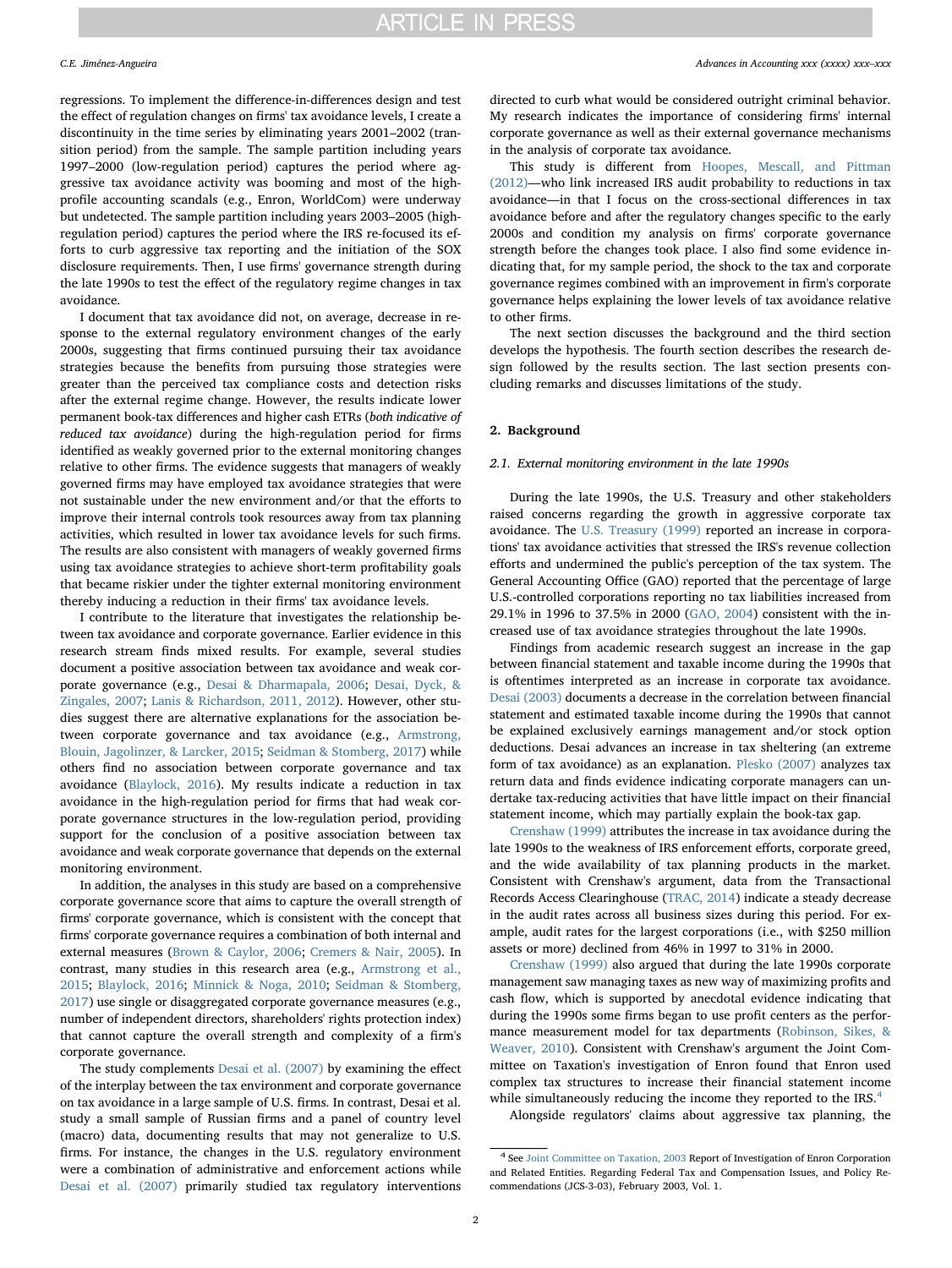general state of corporate governance institutions was unraveling. Coff[ee \(2002\)](#page-16-9) argues that during the late 1990s there was an overall failure of the stock market's gatekeepers to perform their duties that resulted in the securities fraud cases discovered between 2000 and 2002 (e.g., Enron, WorldCom, Tyco, etc.).[5](#page-2-0) Evidence in [GAO's \(2002\)](#page-17-15) report on restatements for the period from 1997 to 2002 indicates that the number of firms restating their financial statements due to accounting irregularities increased by 145%. The report stated that for a number of the restating companies, "corporate management, boards of directors, and auditors failed in their roles, as have the securities analysts and credit rating agencies that did not identify problems before investors and creditors lost billions of dollars." Thus, there is a potential connection between the increase in corporate tax avoidance during the late 1990s and the weakening of corporate governance institutions (Coff[ee, 2002;](#page-16-9) [Lennox, Lisowsky, & Pittman, 2013\)](#page-17-16).

### 2.2. Regulatory changes in the early 2000s

During the early 2000s there was a change in the public perception about all corporate activities, including tax avoidance, due to corporate scandals such as Enron and WorldCom. This triggered a series of initiatives by the U.S. Congress that resulted in major changes to the tax and financial reporting requirements (e.g., reportable transactions disclosure requirements and SOX). In addition, the IRS and the U.S. Congress took several actions to address the concerns of increased (aggressive) corporate tax avoidance.<sup>[6](#page-2-1)</sup> For example, in 2003 renewed enforcement efforts by the IRS resulted in an increase of 35% in the number of cases referred to the Justice Department for prosecution when compared to 2000.<sup>[7](#page-2-2)</sup> For fiscal year 2004, audit rates on large businesses increased for the first time since the mid-1990s ([Everson,](#page-17-17)  $2004$ .<sup>[8](#page-2-3)</sup>

These initiatives resulted in many firms taking actions to be more conservative with their tax planning due to the perceived increased compliance costs and detection risks. [Frieswick \(2006\)](#page-17-18) documents that 25% of respondents to a financial executives' survey were using more conservative tax strategies in the period after 2003 and that over 60% indicated the biggest factor was the post-Enron governance climate. Furthermore, the increased skepticism and lack of trust on corporate management after the scandals of the early 2000s increased the reputational costs associated with aggressive tax positions because they were perceived as signs of inadequate corporate governance ([Neubig &](#page-17-19) [Sangha, 2004](#page-17-19)).

In addition, the corporate tax function faced challenges because of SOX's increased requirements on internal controls and financial reporting disclosures ([Ernst & Young, 2004, 2006;](#page-17-20) [Levin, Petrini, Smith, &](#page-17-21) [White, 2006](#page-17-21); [Neubig & Sangha, 2004\)](#page-17-19). For example, a survey of tax executives by [KPMG \(2006\)](#page-17-3) states that "The passage of the Sarbanes-Oxley Act of 2002 […]—combined with still other legislative and regulatory changes of the past few years—are continuing to apply acute pressure to corporate tax departments' processes, technology, requirements, and people." Moreover, the same survey showed that as a result of the regulatory changes from the early 2000s many companies switched their priorities from tax planning and tax saving strategies to accuracy and tax return compliance. Results from [KPMG's \(2006\)](#page-17-3) survey also indicated that about three quarters of the respondents were undertaking process improvements in many areas of their tax departments

(e.g., increased internal review and higher levels of interaction with upper management, redesign of procedures related to domestic and international taxation). Therefore, the changes to firms' external governance environment may have reduced the resources available to invest in tax planning, increased managers' attention to managing tax compliance and tax risk, and may have reduced their opportunities to use tax avoidance activities as a way to achieving firms' short-term profitability goals.

#### 3. Hypothesis development

The actions by Congress, the IRS and SEC during the early 2000s were geared towards improving firms' tax and financial reporting and boosting the overall corporate governance system. From the tax standpoint, regulators expected to see a reduction in corporate tax avoidance due to the stricter reporting requirements. But because of the seemingly simultaneous deterioration of both corporate governance and tax reporting system during the late 1990s it is important to understand the extent to which the tax avoidance levels of firms with weaker corporate governance structures during the late 1990s were more affected by the changes in the regulatory environment than other firms. I explore this question by examining whether or not there was a change in corporate tax avoidance as a result of the changes to the tax and corporate governance environments during the early 2000s, in particular for firms that were weakly governed during the late 1990s.

Several studies establish a link between weak corporate governance and tax avoidance. [Desai and Dharmapala \(2006, 2009a, 2009b\)](#page-16-1) argue that managers of weakly governed firms can exploit the complexity of the tax system and their informational advantage to use tax avoidance for rent extraction purposes.<sup>[9](#page-2-4)</sup> [Desai and Dharmapala \(2006\)](#page-16-1) document a negative relation between the level of managerial shareholdings and book-tax differences, which is primarily associated with weak governance firms. They interpret the result as evidence of positive complementarities between aggressive tax avoidance and managerial rent extraction. [Lanis and Richardson \(2011\)](#page-17-6) document a negative association between tax aggressiveness and the proportion of independent board members in their analysis of Australian firms. Their results suggest that independent boards of directors deter aggressive tax avoidance through better governance mechanisms.

[Desai et al. \(2007\)](#page-16-2) explore the effect of the interaction between corporate governance and changes in tax enforcement. The authors argue that the effects of any corporate tax reform cannot be assessed without considering the preexisting corporate governance situation. The predictions from Desai et al.'s model suggest the effect of a change in tax regime on tax avoidance would be affected (1) directly by the increased costs imposed by the tax regime, and (2) indirectly by the resolution of tax-related agency issues (e.g., improvements to the corporate governance structure). Such effects should affect firms that pursue more aggressive tax activities and/or those with greater preexisting tax-related agency and/or internal control issues (i.e., weak governance firms). Therefore, I expect firms that were weakly governed during the late 1990s to experience the strongest impact from the regulatory environment change. In particular, weakly governed firms must have invested significant resources on improving their internal processes (including their tax function) by reallocating resources that otherwise would have been invested in tax planning activities [\(KPMG,](#page-17-3) [2006\)](#page-17-3), which would result in a lower tax avoidance level. Similarly, managers of weakly governed firms may have been using tax avoidance  $5$  Coff[ee \(2002\)](#page-16-9) defines gatekeepers as reputational intermediaries who provide ver-<br>strategies to improve short-term profitability that would be subject to

<span id="page-2-0"></span>ification and certification services to investors such as auditors, securities analysts and

<span id="page-2-2"></span><span id="page-2-1"></span><sup>%</sup> Gee [Everson, 2003](#page-17-22) Testimony before the Joint Review on IRS Reform (May 20, 2003). The See "[U.S. Reports Jump in Tax-Law Cases, 2004](#page-17-23)" The Wall Street Journal (April 7, The Wall Street Journal (April 7, The Wall Street Jo 2004).<br><sup>8</sup> See [Hoopes et al.'s \(2012\)](#page-17-9) Figure 1 (p. 1611) for evidence indicating an increase in

<span id="page-2-3"></span>IRS's audit coverage for corporations with more than \$10M in assets immediately after the year 2002.

<span id="page-2-4"></span><sup>&</sup>lt;sup>9</sup> The following examples portrait how poor governance structures may lead to increased tax avoidance: aggressive tax avoidance positions may help managers to achieve short-term compensation goals or increase the funds at their disposition (i.e., the free cash-flow problem; [Jensen, 1986](#page-17-24)); poor coordination between business units may result in tax positions with limited tax risk when considered in isolation but with excessive tax risk if considered at the firm level [\(Gallemore & Labro, 2015;](#page-17-25) [Neubig & Sangha, 2004](#page-17-19)).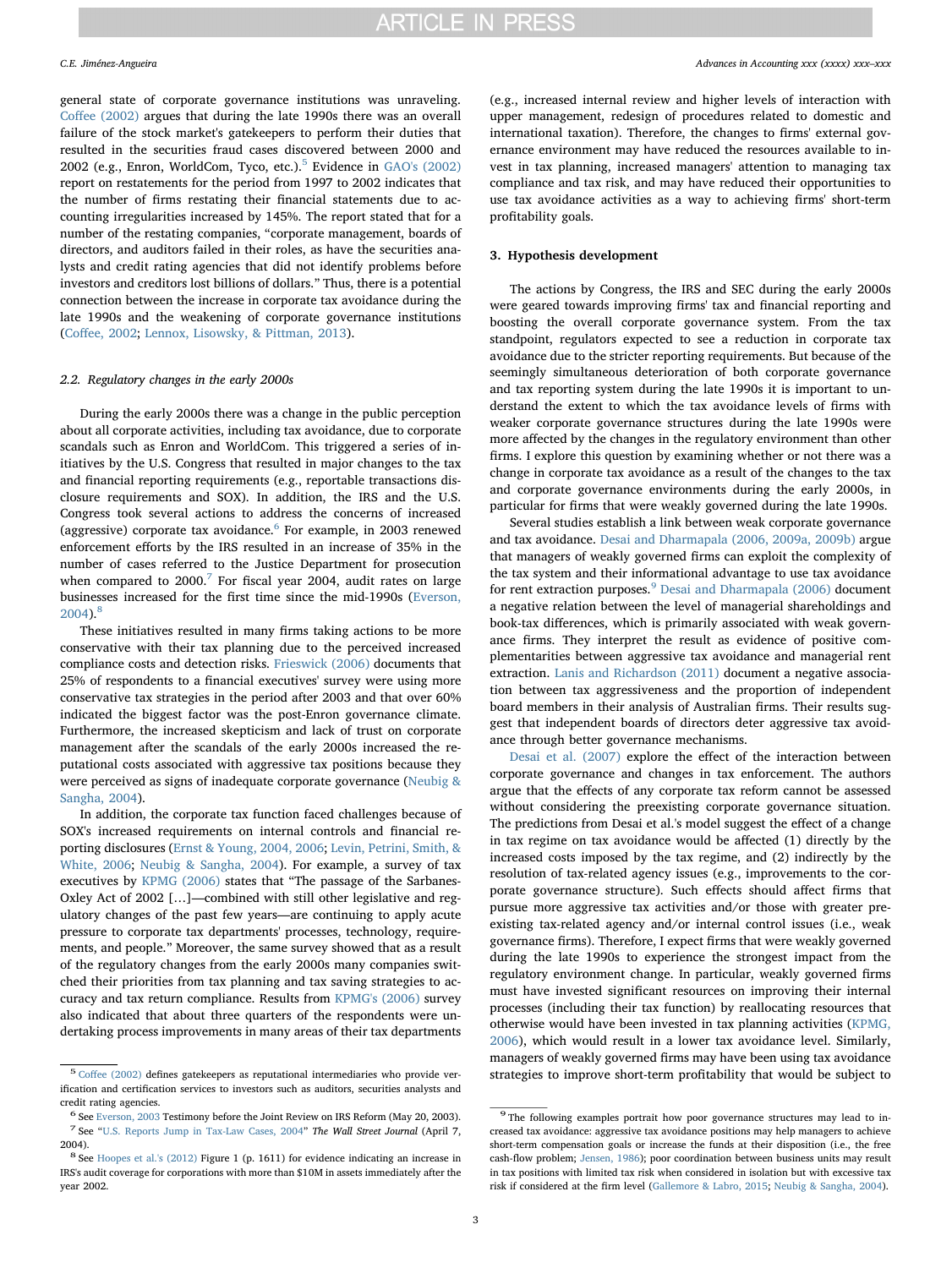scrutiny under the new regulatory regime and may have chosen to eliminate such practices, which would also reduce the tax avoidance levels. To test my arguments, I propose the following hypothesis:

H1: Firms with weak governance characteristics during the late 1990s exhibit lower tax avoidance levels in the high-regulation period than in the low-regulation period, relative to other firms.

The research on the effects of corporate governance on tax avoidance and [Desai and Dharmapala's \(2006\)](#page-16-1) managerial diversion (rent extraction) theory has been subject to considerable debate. For example, [Seidman and Stomberg's \(2017\)](#page-17-7) findings suggest that [Desai and](#page-16-1) [Dharmapala's \(2006\)](#page-16-1) finding could be attributed to tax exhaustion and not to rent extraction from high-powered incentives on weak governance firms. Similarly, [Armstrong et al. \(2015\)](#page-16-3) findings suggest that board of directors' independence and financial sophistication have a stronger relation with extreme levels of tax avoidance. Specifically, stronger governance is negatively related to tax avoidance when tax avoidance is already high and it is positively related to tax avoidance when tax avoidance is low. [Blaylock \(2016\)](#page-16-4) fails to find evidence of an association between tax avoidance and economically significant rent extraction among U.S. firms. [Desai and Dharmapala's \(2006\)](#page-16-1) theory has also been subject to significant criticism because of the lack of specific evidence about how managers extract rents from tax avoidance activities ([Armstrong et al., 2015\)](#page-16-3).

The focus of my study may provide insights about how the interrelation between external and internal governance mechanisms relate to tax avoidance and further our understanding of the link between corporate governance and tax avoidance. A plausible explanation for my argument that does not rely on the rent diversion hypothesis is that weakly governed firms reduce their tax avoidance because of lack of resources to invest in tax planning given such firms are likely to invest more resources to improve their internal processes for tax compliance and reporting purposes relative to other firms. Such explanation is consistent with anecdotal evidence and survey evidence (e.g., [Ernst &](#page-17-20) [Young, 2004, 2006](#page-17-20); [Frieswick, 2006;](#page-17-18) [KPMG, 2006](#page-17-3); [Levin et al., 2006](#page-17-21); [Neubig & Sangha, 2004\)](#page-17-19) indicating a shift in firms' tax strategies due to the stricter regulatory regime.

## 4. Method

This section discusses the definition of the external monitoring regimes and the operationalization of the theoretical constructs tax avoidance and corporate governance. I also specify the regression equation used in the multivariate analyses.

### 4.1. External monitoring regimes

The main sample in this study spans the period from 1997 to 2005. I divide the sample into a low-regulation (years 1997–2000) and a highregulation (years 2003–2005) period. The low-regulation period includes the late 1990s when (1) aggressive corporate tax avoidance was booming [\(U.S. Treasury, 1999](#page-17-0)) and (2) most of the high-profile accounting scandals (e.g., Enron, WorldCom) were underway but undetected. The high-regulation period contains the years when (1) the IRS re-focused its efforts to curb aggressive tax reporting and (2) the initiation of SOX disclosures requirements.[10](#page-3-0) The high-regulation period, as defined, is also free from firms' anticipatory actions to the implementation of the reporting requirements of Financial Interpretation No. 48 (FIN No. 48), Accounting for Uncertainty in Income Taxes ([FASB, 2006](#page-17-26)), which occurred only after 2005 [\(Blouin, Gleason, Mills,](#page-16-10) [& Sikes, 2010\)](#page-16-10).

I define the years 2001 and 2002 as the transition period and eliminate the observations in that period from the analysis. The

discontinuity between regulatory regimes provides a more powerful test of the effects of the regulatory changes.[11](#page-3-1) The transition period includes the discovery period that led to the increased enforcement activity, the year before and the year of SOX's enactment and the increase in the general public's awareness and scrutiny of corporate reporting and governance deficiencies. This definition does not necessarily represent a bright-line cut-off for the implementation of the new rules and regulation but rather marks the time when the IRS, the SEC, and the public demanded more transparency in firms' financial and tax reporting. This transition period includes the economic slowdown due to the events of September 11, 2001, the discovery of several material financial statement fraud cases, and the demise of Arthur Andersen LLP. The intent of this design choice is to include the exogenous shocks to the external reporting environment in the transition period in a way that the lowregulation period includes firms' reporting and governance choices unaware of the coming paradigm shift, while the high-regulation period includes their reporting choices in response to the paradigm shift.

#### 4.2. Operationalization of tax avoidance

I use two measures to operationalize tax avoidance: permanent book-tax differences and cash ETRs. Both measures conceptualize tax avoidance as a reduction in explicit taxes and do not distinguish between real activities undertaken to reduce tax liabilities and targeted tax benefits from lobbying activities [\(Dyreng et al., 2008;](#page-17-4) [Hanlon &](#page-17-5) [Heitzman, 2010\)](#page-17-5). Furthermore, these measures do not distinguish whether or not the tax reduction activities are within the law. The definitions reflect the fact that some tax avoidance activities add value for shareholders, some activities, while legal, may represent rent-extraction opportunities for managers and some activities are proscribed by law. Finally, the definitions enable the analysis to capture the crosssectional variation in tax avoidance due to both tax planning and corporate governance changes in response to the change in the external monitoring environment.

I use permanent book-tax differences for several reasons. First, the tax literature documents positive association between book-tax differences and tax avoidance. For example, [Mills \(1998\)](#page-17-27) documents a positive association between the book-tax differences and IRS's proposed audit adjustments (a proxy for taxpayer non-compliance). Evidence in [Desai and Dharmapala \(2009a\)](#page-16-11) and [Wilson \(2009\)](#page-17-28) also suggests that book-tax differences are associated with tax avoidance. Second, permanent book-tax differences mitigate the effect of accruals earnings management that affects other tax avoidance proxies such as total and temporary book-tax differences ([Hanlon, 2005;](#page-17-29) [Phillips, Pincus, & Rego,](#page-17-30) [2003\)](#page-17-30). This permits me to study the effect of regulatory regimes changes on tax avoidance while mitigating the potential noise introduced by accruals earnings management. Third, using permanent book-tax differences to measure tax avoidance aligns with the perception that ideal tax shelters (an extreme form of tax avoidance) are those that generate permanent book-tax-differences (e.g., [Shevlin, 2002](#page-17-31); [Weisbach, 2002](#page-17-32)).

I follow [Frank, Lynch, and Rego \(2009\)](#page-17-33) method to calculate permanent book-tax differences. First, I estimate total book-tax differences by adjusting pre-tax financial income for the impact of minority shareholders [\(Hanlon, LaPlante, & Shevlin, 2005](#page-17-34)). Then, I define taxable income for firm  $i$  at time  $t$  as:

$$
taxinc_{i,t} = [(fedte_{i,t} + forte_{i,t})/str_i] - \Delta nol_{i,t}
$$
\n(1)

where *fedte*, *forte*, *str*, and Δnol refer to current federal income tax expense, current foreign income tax expense, top statutory tax rate, and change in net operating loss. The total book-tax difference is then:

<span id="page-3-0"></span> $^{\rm 10}$  During this period the public continued its scrutiny and skepticism of corporations' financial and tax affairs.

<span id="page-3-1"></span> $^{\rm 11}$  I conduct several sensitivity tests regarding the definitions of the transition, the lowregulation and the high-regulation periods and find no significant changes to the inferences drawn from the main analyses (see [Table 8](#page-12-0)).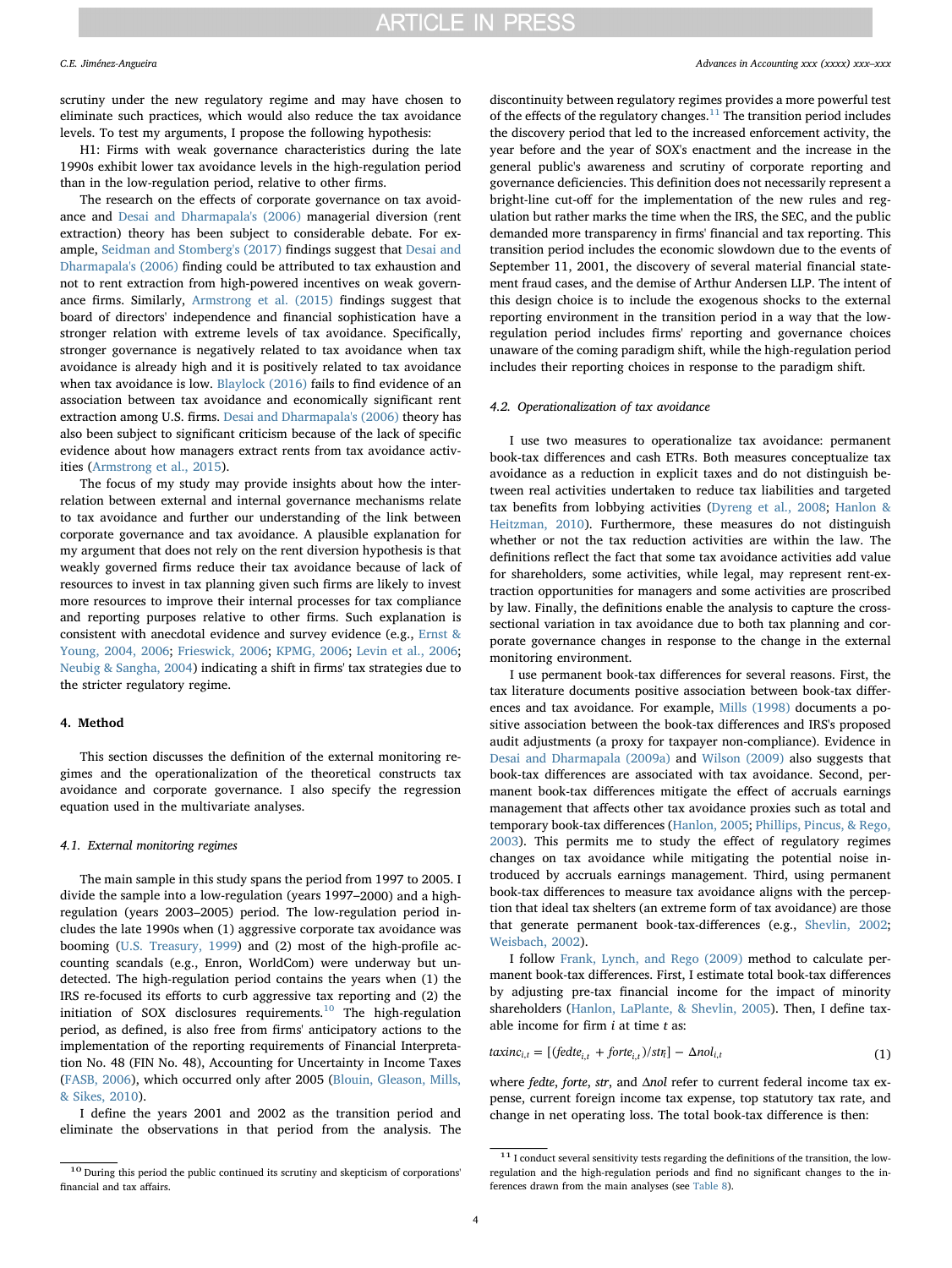$$
toibtd_{i,t} = pre - tax income_{i,t} - taxinc_{i,t}
$$
 (2)

I calculate the temporary book-tax difference for firm  $i$  in year  $t$  as:

$$
tempbtd_{i,t} = (feddte_{i,t} + fordte_{i,t})/str_t
$$
\n(3)

where feddte and fordte refer to deferred federal and foreign income tax expense.<sup>[12](#page-4-0)</sup> The permanent book-tax difference is then:

$$
permbtd_{i,t} = totbtd_{i,t} - tempbtd_{i,t}
$$
\n
$$
\tag{4}
$$

which I scale by lagged total assets for the analyses.

I use cash ETRs because this measure is not affected by the effect of changes in estimates such as the deferred tax asset valuation allowance and/or reserves for uncertain positions and takes into account the tax benefits of employee stock options, and tax deferral strategies [\(Dyreng](#page-17-4) [et al., 2008](#page-17-4); [Hanlon & Heitzman, 2010](#page-17-5)). Using cash ETRs also mitigates noise associated with accruals-based earnings management that influence other tax avoidance measures. I define cashetr as the ratio of tax paid to pre-tax income.  $^{\rm 13}$  $^{\rm 13}$  $^{\rm 13}$ 

An important concern regarding the tax avoidance measures used in the analyses is that both are annual measures that may not reflect the long-run nature of certain tax avoidance strategies and/or may be distorted by one-time transactions.<sup>[14](#page-4-2)</sup> However, I believe the annual measures are appropriate for the scope of the study because they capture the variation in firm's annual tax avoidance levels that reflect managers' actions to modify a firm's tax avoidance strategy in response to regulatory changes. Evidence in [Hoopes et al. \(2012\)](#page-17-9) supports this view since 69.2% of the tax executives responding their survey ([Hoopes](#page-17-9) [et al., 2012,](#page-17-9) pp. 1637–1638) agree that a firm could alter their tax plans or positions within a year.

The following concerns about the tax avoidance proxies should also be considered. First, both permanent book-tax differences and cash ETRs fail to capture conforming tax avoidance and implicit taxes ([Hanlon & Heitzman, 2010\)](#page-17-5). Second, using financial statement data to estimate taxable income and book-tax differences creates a measurement error problem attributed to the treatment of non-qualified stock options, net operating losses, consolidation differences, and reserves for uncertain tax positions, among others [\(Hanlon, 2003](#page-17-35); [McGill & Outslay,](#page-17-36) [2004\)](#page-17-36). Third, there may be a mismatch between the numerator and the denominator of the cash ETR because taxes paid (the numerator) includes all income tax payments to regardless of the period when the liability originated while pre-tax income (the denominator) only reflects the current period earnings ([Hanlon & Heitzman, 2010](#page-17-5)).

I mitigate the aforementioned concerns by: (1) using both measures to increase the robustness of the results; (2) controlling for factors known to be associated with tax avoidance measures to prevent the correlated omitted variable problem; and (3) including firm-specific fixed effects to control for unobservable factors that may be correlated with firm-specific tax avoidance activities.

### 4.3. Operationalization of corporate governance strength

Corporate governance is a theoretical construct with no consensus

about the best measure that captures the concept that a firm's corporate governance is a combination of internal and external mechanisms that prevent managers from expropriating shareholders' wealth ([Schleifer &](#page-17-37) [Vishny, 1997](#page-17-37)). To address this issue, I combine several indicators of corporate governance strength (similar to [DeFond, Hann, & Hu, 2005\)](#page-16-12) and produce an overall corporate governance score (govscore). This corporate governance measure is consistent with the concept that a firm's governance structure is a set of contracts, relationships and institutional features that cannot be captured by a single corporate governance characteristic [\(Armstrong et al., 2015\)](#page-16-3).

The govscore is composed of five board of directors attributes (CEO-Chair separation, BOD's independence, blockholdings, experience and attendance), three audit committee (AC) attributes (size, independence and governance expertise),<sup>15</sup> [Gompers, Ishii, and Metrick's \(2003\)](#page-17-38) shareholder rights index (G-Index), and the percentage shares held by institutional investors. For each characteristic (see [Appendix A](#page-14-0) for details), I define an indicator variable that takes the value of zero to indicate weak governance and one to indicate strong governance. I calculate the govscore by adding the indicator variable scores for each firm-year, which results in assigning each firm-year an integer between zero and 10 that represents their overall corporate governance strength. I identify a firm as weakly governed if its govscore is four or less. The indicator variable weak\_gov is set to one if a firm's govscore is four or less for years 1999 and 2000; weak\_gov is set to zero otherwise. $16$ 

A limitation of govscore is that it may be affected by an endogeneity problem because the observed corporate governance characteristics in a firm may have been influenced by the firm's prior performance ([Hermalin & Weisbach, 1998\)](#page-17-39).<sup>[17](#page-4-5)</sup> In particular for this study, the hypothesized cross-sectional differences in firms' tax avoidance (an endogenous variable) are driven by the change in the regulatory regime (an exogenous shock) and the quality of the firms' corporate governance (potentially endogenous) prior to the change in regulatory regime. Although a firm's corporate governance structure is certainly the result of simultaneous choices made by shareholders, directors and managers that may be influenced by firms' performance [\(Wintoki, Linck, & Netter,](#page-17-40) [2012\)](#page-17-40), in my research setting those decisions are taken during the lowregulation period and, therefore, are exogenous to the period of interest (i.e., the high-regulation period). Furthermore, it is unlikely that firms' chose their corporate governance characteristics during the low-regulation in anticipation to the upcoming regulatory regime changes.

In addition, the potential endogeneity problem related to firms' corporate governance is mitigated through the use firm-specific fixed effects that control for unobservable firm heterogeneity that may create an omitted correlated variable problem if an unobservable firm characteristic is a common determinant of both corporate governance and tax avoidance [\(Jiraporn &](#page-17-41) [Lee, 2017](#page-17-41)). Moreover, from the practical standpoint, tax planning may be one of the many factors considered when choosing corporate governance mechanisms but it is certainly not the main factor that drives corporate governance choices, which makes the occurrence of a simultaneity issue between tax avoidance and corporate governance less likely.<sup>18</sup>

<span id="page-4-0"></span> $12$  Following [Hanlon \(2005\),](#page-17-29) if feddte is missing, tempbtd is computed as the total de-

<span id="page-4-1"></span>ferred tax expense for firm  $i$  year  $t$  divided by the top statutory tax rate.  $^\mathrm{13}$  To address interpretability issues on current year cash ETRs for firms with negative income or those receiving tax refunds, I follow [Gupta and Newberry \(1997\)](#page-17-42) and set cashetr equal: (1) to zero for firms receiving tax refunds (i.e., negative tax paid), (2) to one for firms with positive tax paid and non-positive income, and (3) to one for firms where cashetr was greater than one in order to mitigate the distortions created by small denominators. As a robustness check, I conducted the analysis by excluding negative cash ETR firms from the sample. Results from those analyses are qualitatively similar to those

<span id="page-4-2"></span>reported in [Table 5.](#page-9-0) 14 From the empirical implementation perspective, although a long-run measure of  $\,$ cash ETR is preferred to an annual measure, calculating a long-run cash effective tax rate measure with at least three consecutive observations for the sample period of 1997–2005 (excluding the transition period) results in a sample reduction of approximately 1600 firm-years that significantly reduces the power of the tests.

<span id="page-4-3"></span><sup>15</sup> Typical functions of the audit committee include the oversight of firms' financial reporting and disclosures as well as the monitoring of their regulatory compliance and risk management. Therefore, the audit committee has oversight power over tax planning and avoidance activities because of the spillover effects of those activities over the financial reporting and regulatory compliance aspects of the business.  $16\,$  The govscore cut-off at four or less represents the lowest quartile of the distribution

<span id="page-4-4"></span>of govscore for all the firms with data available to construct the govscore for years 1999 and 2000 and aims to identify firms with the lowest corporate governance quality during the low-regulation period. Sensitivity tests (see [Table 7\)](#page-11-0) suggest the main results are robust to alternative definitions of weak gov.  $17$  As noted in [Chenhall and Moers \(2007\),](#page-16-13) no single study using archival data is

<span id="page-4-5"></span>completely free of endogeneity issues. Therefore, I discuss how my research design and the theorized relations between corporate governance and tax avoidance mitigate the concern that the estimates and inferences in the study are biased because of an en-dogeneity problem.<br><sup>18</sup> See [Armstrong et al. \(2015\)](#page-16-3) for a similar argument.

<span id="page-4-6"></span>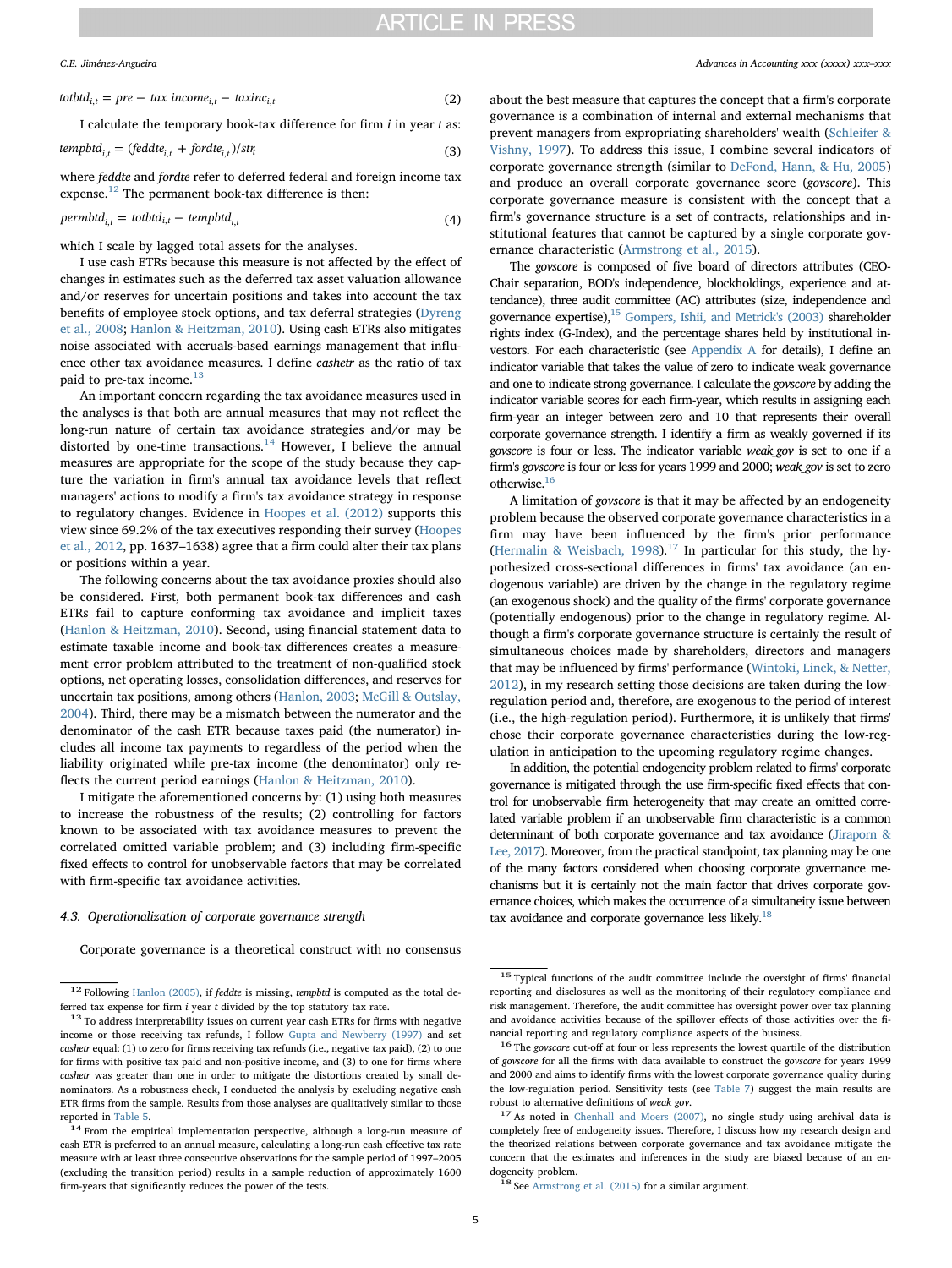#### 4.4. Empirical specification

I investigate how the changes in the external monitoring regime during the early 2000s affected firms' tax avoidance levels using fixed effects (FE) regressions. I use the FE method to control for firm-specific unobserved heterogeneity, thereby mitigating (1) the omitted variables problem that arises if unobservable firm-specific effects are correlated with the independent variables [\(Cameron & Trivedi, 2005](#page-16-14), Chapter 21) and (2) the endogeneity concerns inherent in corporate governance research.

<span id="page-5-1"></span>I specify the following equation to test my hypothesis:

$$
taxavoid_{i,t} = \beta_1 post\Delta reg_t + \beta_2 post\Delta reg_t
$$

 $\times$  weakgov<sub>k,*i*</sub> +  $\gamma_1 ppe_{i,t} + \gamma_2$ *chgpostret* 

+  $γ<sub>3</sub> salesgrowth<sub>i,t</sub> + γ<sub>4</sub>intang<sub>i,t</sub> + γ<sub>5</sub>uncon<sub>i,t</sub> + γ<sub>6</sub> statetax<sub>i,i</sub>$ 

+ 
$$
\gamma_7
$$
 opercashflow<sub>i,t</sub> +  $\gamma_8$ mt $r_{i,t-1}$  +  $\gamma_9$ r&d<sub>i,t</sub> +  $\gamma_{10}$ leverage<sub>i,t</sub>

- +  $\gamma_{11}$ foreign<sub>i,t</sub> +  $\gamma_{12}$ daccr<sub>i,t</sub> +  $\gamma_{13}$ analyst $\text{cov}_{i,t}$  +  $\gamma_{14}$ epsgrowth<sub>i,i</sub>
- $+ \gamma_{15} \ln (ta_{i,t}) + c_i + \varepsilon_{i,t}$

(5)

where the taxavoid is either permbtd or cashetr.<sup>[19](#page-5-0)</sup> Eq. [\(5\)](#page-5-1) builds on models used in [Manzon and Plesko \(2002\),](#page-17-43) [Rego \(2003\),](#page-17-44) [Frank et al.](#page-17-33) [\(2009\),](#page-17-33) and [Robinson et al. \(2010\)](#page-17-13).

The indicator variable postΔreg equals one if the observation belongs to the high-regulation period; zero otherwise. The coefficient on postΔreg is of interest because it represents the average effect of the external monitoring regime changes on tax avoidance and establish a benchmark to compare the cross-sectional differences between weak gov firms and other firms in the sample. A negative (positive) coefficient on postΔreg when permbtd (cashetr) is the dependent variable would suggest that, on average, the regulatory regime changes of the early 2000s induced a reduction in corporate tax avoidance. A positive (negative) on coefficient on postΔreg in when permbtd (cashetr) is the dependent variable would indicate that, on average, the external regime changes did not induce a reduction in firms' tax avoidance activities.

The variable of interest for my research hypothesis is the interaction between postΔreg and weak\_gov. A negative (positive) coefficient on the interaction term when permbtd (cashetr) is the dependent variable would support the hypothesis that firms identified as weakly governed during the low-regulation period exhibit lower tax avoidance activities in response to the tax environment changes of the early 2000s than other firms in the sample. Eq. [\(5\)](#page-5-1) does not include the linear term for weak\_gov because the variable is based on the govscore during the lowregulation period and cannot be identified separately from the firm-specific fixed-effect c.<sup>[20](#page-5-2)</sup>

Eq. [\(5\)](#page-5-1) include control variables to isolate the effect of the interaction between the tax environment changes and weak governance. $^{21}$  $^{21}$  $^{21}$  I expect ppe to be positively (negatively) associated with permbtd (cashetr) because cost recovery deductions reduce taxable income. The variable chgpostret controls for differences in the accounting treatment of retirement benefits between tax and accrual accounting. I anticipate a negative (positive) coefficient on chgpostret, consistent with [Manzon](#page-17-43) [and Plesko \(2002\)](#page-17-43) when permbtd (cashetr) is the dependent variable. Sales growth (salesgrowth) controls for differences in revenue-

<span id="page-5-3"></span>

recognition rules between GAAP and tax statutes. The variable intang controls for differences between the financial and tax accounting rules for goodwill and other intangibles. I expect a positive (negative) relation between intang and permbtd (cashetr). I include a control for income or loss attributable to the equity method (uncon) due to differences between the financial accounting and tax rules regarding minority interests. Current state income tax expense (statetax) controls for the effect of state taxes on generating permanent book-tax differences that are not associated with tax avoidance.

Operating cash flows (opercashflow) controls for firms' profitability and lagged estimated marginal tax rates (mtr) control for firms' incentives to invest in tax planning; I predict a positive association between tax avoidance and each of these variables. The variable r&d accounts for the double impact of qualified research and development (R &D) activities on the firm's taxable income due to their deductibility and the availability of the R&D credit ([Manzon & Plesko, 2002;](#page-17-43) [Wilson,](#page-17-28) [2009\)](#page-17-28), which may result in a positive (negative) association with permbtd (cashetr). Alternatively, r&d may exhibit a negative (positive) association with permbtd (cashetr) if managers exhaust all possible benefits from R&D deductions and credits before engaging in other tax avoidance activities. Leverage controls for the effect of the presence of debt on tax aggressiveness. A negative (positive) association between leverage and permbtd (cashetr) would be consistent with firms using debt as a substitute for other tax planning alternatives [\(Graham & Tucker,](#page-17-45) [2006\)](#page-17-45); a positive (negative) association of leverage with permbtd (cashetr) association would be consistent with debt generating benefits from interest deductions. Foreign operations provide firms with tax arbitrage opportunities [\(Lisowsky, 2010](#page-17-46); [Moore, 2012;](#page-17-47) [Rego, 2003](#page-17-44)). Thus, foreign controls for the effect of firms exploiting those opportunities, and I expect it to exhibit a positive (negative) association with permbtd (cashetr).

Variables daccr, analystcov and epsgrowth control for the effect of financial reporting incentives on tax avoidance ([Frank et al., 2009](#page-17-33)). Discretionary accruals (daccr) are included because prior research documents a positive association between book-tax differences and discretionary accruals ([Frank et al., 2009\)](#page-17-33). Analyst coverage (analystcov) is included to control for managers' incentives to manage earnings to meet or beat analyst forecasts ([Kasznik, 1999](#page-17-48)). The variable epsgrowth controls for managers' incentives to show annual earnings growth [\(Graham, Harvey, & Rajgopal, 2005\)](#page-17-49). This indicator variable equals one if the year-to-year change in earnings per share is between plus or minus five cents; it is zero otherwise. I expect the coefficients on daccr, analystcov and epsgrowth, to have a positive (negative) association with permbtd (cashetr).

Finally, the natural logarithm of total assets,  $ln(ta)$ , controls for the effect of firm size on tax avoidance. A positive (negative) association of  $ln(ta)$  with *permbtd* (*cashetr*) would be consistent with larger firms having greater economies of scale in tax planning [\(Rego, 2003](#page-17-44)). On the other hand, a negative (positive) association of  $ln(ta)$  with permbtd (cashetr) would be consistent with the political cost hypothesis that suggests larger firms are subject to greater public scrutiny [\(Watts &](#page-17-50) [Zimmerman, 1986](#page-17-50), p. 235) and will exhibit lower tax avoidance levels.

### 5. Data and descriptive statistics

#### 5.1. Sample selection

Data are obtained from the intersection of COMPUSTAT, Risk Metrics Historical Governance and Historical Directors, CDA/Spectrum Institutional (13f) Holdings, and Institutional Brokers Estimate System databases. The data set is an unbalanced panel of 2569 firm-years from 434 unique firms for the period 1997–2005 and is constrained to U.S. corporations outside the financial services and utilities industries ([Table 1](#page-6-0)). Total firm-years with valid financial statement data are 25,284 (COMPUSTAT). Using the Risk Metrics databases to construct the governance variables eliminates 18,843 firm-years. Additional

<span id="page-5-0"></span> $^{19}$  I use the same specification for both dependent variables because, in theory, both capture the same theoretical construct; for interpretation purposes, the signs on the independent variables are expected to move in opposite directions. I also use total book tax differences scaled by lagged total assets as an alternative proxy for tax avoidance. Results

<span id="page-5-2"></span><sup>(</sup>untabulated) from such estimations are consistent with those obtained with *permbtd*. <sup>20</sup> In alternative specifications of equation [5,](#page-5-1) I use OLS estimation with industry-level controls, which allows the inclusion of the weak\_gov linear term. However, evidence in [Amir, Carabias, Jona, and Livne \(2016\)](#page-16-15) suggests firm-specific fixed effects provide more reliable estimates and inferences than higher-level fixed effects such as industry effects.  $^\mathrm{21}$  [Appendix B](#page-16-16) provides detailed variable definitions.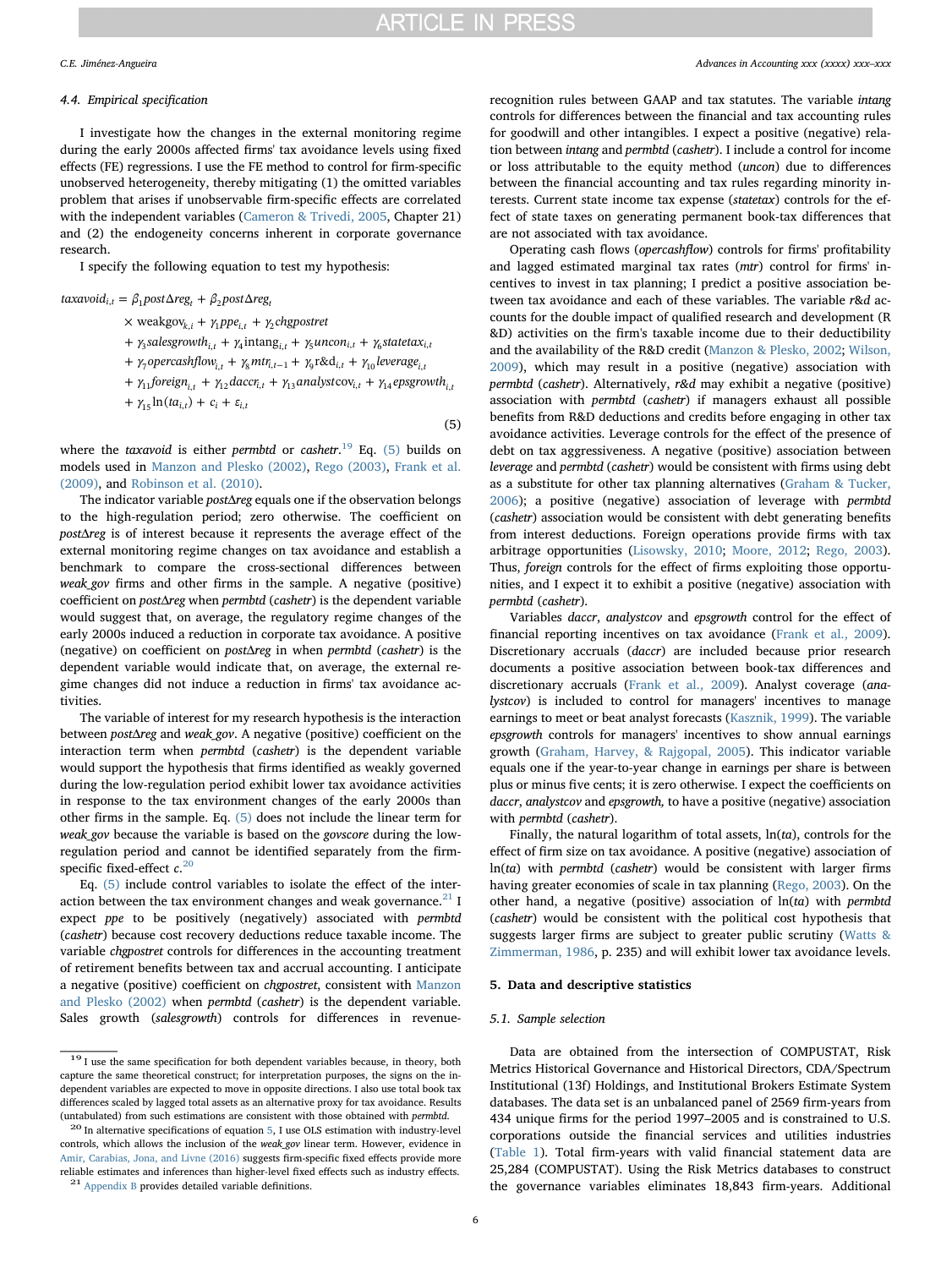#### <span id="page-6-0"></span>Table 1

### Data set construction detail.

| Firm-year observations with all the financial statement data required<br>to construct the variables used in the analyses excluding financial<br>services and utilities industries | 25.284    |
|-----------------------------------------------------------------------------------------------------------------------------------------------------------------------------------|-----------|
| Less:                                                                                                                                                                             |           |
| Firm-years not included on the Risk Metrics Historical Governance<br>and/or Directors Databases                                                                                   | (15, 428) |
| Firm-years without enough data to construct governance score for the<br>low-regulation period                                                                                     | (3415)    |
| Firm-years for which estimated marginal tax rates were not available                                                                                                              | (1721)    |
| Firm-years in the transition period $(2001 - 2002)$                                                                                                                               | (1055)    |
| Firm-years without at least one observation in the pre-regulation<br>period (1997–2000) and one in the high-regulation period<br>$(2003 - 2005)$                                  | (1096)    |
| Final sample available to conduct the tests                                                                                                                                       | 2569      |

observations drop from the sample due to lack of simulated marginal tax rates (1721). Requiring each firm to have at least one observation in each of the low-regulation and the high-regulation periods and eliminating firm-years in the transition period further reduces the data set by 2151 observations.

### 5.2. Descriptive statistics

Firm-years are evenly distributed throughout the sample period ([Table 2,](#page-7-0) Panel A) ranging from 13% to 15% observations per year. The durables manufacturing industry is over-represented relative to other industries in the sample but untabulated results indicate this is consistent with COMPUSTAT's industry distribution. All industries represented in the sample have firms classified as weakly governed in the low-regulation period (Panel B) with the food (pharmaceutical) industry showing the lowest (highest) proportion with 16% (28%).

The distribution of permbtd has a mean of 0.017 and a median of 0.010 ([Table 3,](#page-8-0) Panel A). The cashetr has a mean of 0.342 and a median of 0.290. The mean marginal tax rate, mtr, is 25.4%, which is lower than the top federal statutory rate for the sample period. In contrast, the median  $mtr$  is 35% indicating that  $>$  50% of the firms in the sample faced at least the top federal statutory rate for every additional dollar of income they generated. Descriptive statistics for the remaining variables are similar to those reported on [Manzon and Plesko \(2002\)](#page-17-43), [Robinson et al. \(2010\),](#page-17-13) and [Hoopes et al. \(2012\).](#page-17-9)

Panel B of [Table 3](#page-8-0) shows the mean behavior of permbtd and cashetr over the sample period. Both permbtd and cashetr show patterns that are consistent with a steady increase in tax avoidance from 1997 to 2004 (permbtd 0.016 in 1997 and 0.022 in 2004; cashetr 0.361 for 1997 and 0.313 in 2004) and then a slight decrease in 2005 (permbtd 0.017; cashetr  $0.355$ ).<sup>[22](#page-6-1)</sup> The mean behavior of the variables by governance classification suggests that during the low-regulation period weak\_gov firms exhibited higher levels of tax avoidance than other firms in the sample. In contrast, during the high-regulation period the apparent trend on the variables suggest that weak\_gov firms exhibited lower tax avoidance levels than the other firms in the sample. However, the tests of the mean annual differences between the two groups (i.e., weak\_gov = 0 vs. weak\_gov = 1) only indicate a significant difference at the 5% level in the year 1999 for permbtd (0.012) and significant differences (also at the 5% level) in years 1997 (−0.076) and 2005 (0.092) for cashetr.

The apparent decreasing trend in cash ETR through the 2004 may be partially explained by the effects of the incentives provided during the early 2000 that increased the statutory depreciation allowed on certain types of property (e.g., The Jobs and Growth Tax Relief Reconciliation Act of 2003). In addition, the apparent increasing trends

in tax avoidance (based on both measures) are consistent with [Grubert](#page-17-51) [\(2012\)](#page-17-51) who documents an increase in the percentage of foreign profits reported by multinational corporations on the period from 1996 to 2004. The remaining increasing trends in tax avoidance may indicate that firms continued pursuing their tax avoidance strategies after external regime changes because the perceived tax avoidance costs and risks under the new tax and corporate governance regime were not greater than the benefits from pursuing their tax avoidance strategies. However, the apparent shift in the tax avoidance behavior of the weak gov firms relative to the other firms in the sample may suggest, intuitively (although only a few statistical significance instances are documented in the table), that the external regime changes affected weak governance firms to a greater extent than other firms.

[Table 4](#page-8-1) reports a comparison of firms' characteristics by corporate governance classification. Data indicate no significant differences in most of the variables including return on assets. The significant differences appear in uncon, foreign, epsgrowth and ln(ta). Specifically, the data indicate weak\_gov firms have, on average, a larger amount of minority interest income (0.002 vs. 0.001), lower number of foreign subsidiaries (2.034 vs. 2.315), larger incidence of earnings per share growth between  $+/-$  \$0.05 (0.077 vs. 0.052) and are smaller (5.536 vs. 5.831). Therefore, the inclusion of those variables in the multivariate analysis is necessary to control for such effects and prevent an omitted correlated variable problem.

## 6. Multivariate results

# 6.1. Effect of the low-regulation period governance strength on the highregulation period tax avoidance

Column 1 of [Table 5](#page-9-0) shows the results from estimating a reduced form of Eq. [\(5\)](#page-5-1) to obtain a benchmark of the average effect of the regulatory regime changes on tax avoidance. Results from estimating Eq. [\(5\)](#page-5-1) with permbtd as dependent variable [\(Table 5](#page-9-0) Panel A, Column 1) show a positive and significant coefficient on postΔreg (0.009, pvalue < 0.01) while the coefficient on post $\Delta$ reg when cashetr is the dependent variable (Panel B) fails to achieve significance (−0.020, p*value* = 0.17).<sup>[23](#page-6-2)</sup> The evidence suggest that, on average, firms continued to pursue their tax planning strategies regardless of the increased scrutiny and reporting demands from the IRS, the SEC, and the general public.<sup>2</sup>

[Table 5](#page-9-0) Column 2 presents the estimation of Eq. [\(5\)](#page-5-1) with permbtd (Panel A) and cashetr (Panel B) as dependent variables. In Panel A, the coefficient on the interaction between weak\_gov and postΔreg is negative and significant  $(-0.015, p-value = 0.01)$  indicating that firms that had weak governance structures in the low-regulation period exhibited lower tax avoidance in the high-regulation period relative to other firms, consistent with my hypothesis. Similarly, in Panel B the interaction  $post\triangle reg \times weak.gov$  shows a positive and significant coefficient (0.069, *p-value*  $\langle$  0.01). Together, the findings suggest that firms that were weakly governed during the late 1990s experienced lower levels of tax avoidance subsequent to the external regime changes of the early 2000s relative to other firms. These results are consistent with weakly governed firms being more likely to have weaknesses in their tax functions' internal controls that prevented them from continuing their tax strategies without incurring increased tax compliance and reputational costs, which resulted in reduced tax avoidance levels relative to other firms. The results are also explained by a reduction in managers' opportunities to use of tax avoidance to achieve short-term profitability goals due to the increased scrutiny by the IRS, SEC and the general public in response to the corporate scandals of the early 2000s.

<span id="page-6-1"></span><sup>22</sup> The trends are consistent with [Manzon and Plesko \(2002\)](#page-17-43) and [Dyreng, Hanlon,](#page-17-52) [Maydew, and Thornock \(2017\)](#page-17-52).

<span id="page-6-2"></span><sup>23</sup> Significance levels on regression analyses are based on robust standard errors clustered at the firm-level to control for heteroskedasticity and serial correlation; tests are one-tailed where signs are predicted; two-tailed, otherwise. <sup>24</sup> These results are consistent across all the estimations of equation [5](#page-5-1) presented

<span id="page-6-3"></span>throughout the manuscript.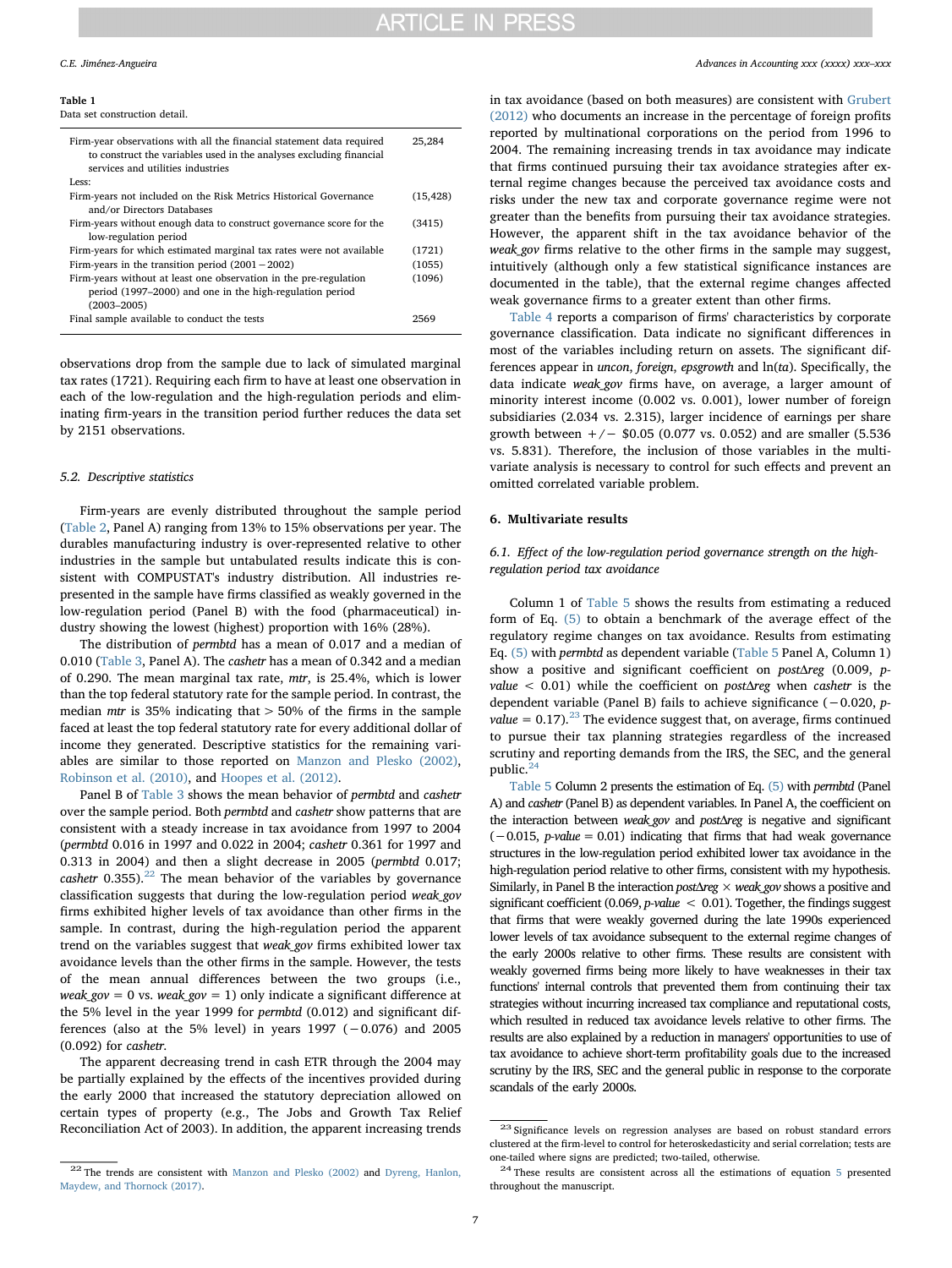#### <span id="page-7-0"></span>Table 2

Sample distribution by industry and governance classification.

Panel A: Distribution of observations across industries and years

|                  | Year |      |      |      |      |      |      |                                 |     |
|------------------|------|------|------|------|------|------|------|---------------------------------|-----|
| Industry         | 1997 | 1998 | 1999 | 2000 | 2003 | 2004 | 2005 | Total firm-years<br>by industry |     |
| Chemicals        | 25   | 25   | 24   | 25   | 21   | 24   | 20   | 164                             | 6%  |
| Computer         | 37   | 39   | 37   | 40   | 40   | 39   | 37   | 269                             | 10% |
| Durable          | 145  | 159  | 165  | 172  | 164  | 159  | 151  | 1115                            | 43% |
| Manufacturing    |      |      |      |      |      |      |      |                                 |     |
| Food             | 17   | 18   | 16   | 14   | 16   | 14   | 14   | 109                             | 4%  |
| Pharmaceutical   | 21   | 20   | 19   | 21   | 21   | 24   | 22   | 148                             | 6%  |
| Retail           | 65   | 73   | 70   | 74   | 72   | 76   | 67   | 497                             | 19% |
| Textile and      | 36   | 38   | 37   | 38   | 40   | 42   | 36   | 267                             | 10% |
| Printing         |      |      |      |      |      |      |      |                                 |     |
| Total firm-years | 346  | 372  | 368  | 384  | 374  | 378  | 347  | 2569                            |     |
|                  | 13%  | 14%  | 14%  | 15%  | 15%  | 15%  | 14%  | 100%                            |     |
|                  |      |      |      |      |      |      |      |                                 |     |

Panel B: Percentage of firms/firm-years classified as weakly governed during the lowregulation period

|                       | Firms |     |               | Firm-years |          |      |
|-----------------------|-------|-----|---------------|------------|----------|------|
| Industry              | Total |     | Weak_gov      |            | Weak gov |      |
|                       |       | No. | $\frac{0}{0}$ |            | No.      | $\%$ |
| Chemical              | 26    | 6   | 23%           | 164        | 40       | 24%  |
| Computer              | 42    | 7   | 17%           | 269        | 40       | 15%  |
| Durable manufacturing | 186   | 32  | 17%           | 1115       | 201      | 18%  |
| Food                  | 19    | 3   | 16%           | 109        | 19       | 17%  |
| Pharmaceutical        | 25    | 7   | 28%           | 148        | 43       | 29%  |
| Retail                | 91    | 19  | 21%           | 497        | 103      | 21%  |
| Textile and printing  | 45    | 10  | 22%           | 267        | 59       | 22%  |
| Total                 | 434   | 84  | 19%           | 2569       | 505      | 20%  |

Industry classification is based on [Barth, Beaver, and Landsman \(1998\).](#page-16-17) See [Appendices A](#page-14-0) [and B](#page-14-0) for details about the governance classifications. Sample period is 1997–2000 (lowregulation) and 2003–2005 (high-regulation). Sample size is 2569 firm-years from 434 distinct firms. Panel A shows the percentage of firm-years per industry (right column) and the percentage of firm-years per year (bottom row). Panel B shows the percentage of firms/firm-years identified as weakly governed during the low-regulation period.

The parameter estimates on chgpostret and salesgrowth are significant and in the predicted direction in both Panels A and B. The coefficient in opercashflow shows significant coefficients (0.065, p-value =  $0.03$  in column 2, panel A; −0.731, p-value < 0.01 in column 2, panel B) indicating a positive relation between profitability and tax avoidance. The coefficient on r&d shows a negative and significant association with tax avoidance (−0.574, p-value < 0.01 in column 2, panel A; 2.154, pvalue < 0.01 in column 2, panel B), implying R&D-intensive firms use R&D credits and deductions before engaging in other tax avoidance strategies. Finally, the coefficient epsgrowth suggests positive complementarities between financial and tax reporting aggressiveness. Specifically in Column 2, when permbtd is the dependent variable (Panel A) epsgrowth is positive and significant (0.009, p-value =  $0.05$ ); the parameter estimate is negative and significant  $(-0.043, p$ value  $<$  0.01) when cashetr is the dependent variable (Panel B).

The estimation of the alternative specifications of Eq. [\(5\)](#page-5-1) using industryspecific FE (Column 3 of panels A and B) show results consistent with those from the estimation using firm-specific FE estimations. Specifically, the coefficient on the interaction between weak\_gov and postΔreg is negative  $(-0.011, p-value = 0.05)$  in panel A and it is positive and significant (0.072, *p-value*  $<$  0.01) in panel B both supporting my hypothesis. The coefficient on weak gov when cashetr is the proxy for tax avoidance (panel B) is negative and significant ( $-0.043$ , *p-value* = 0.02) suggesting a positive relation between weak governance and tax avoidance. However, since my research question focuses on the effect of the interaction between weak\_gov

and regulatory regimes changes on tax avoidance, and the interaction is significant in both panels A and B, interpreting the coefficient on weak\_gov (the linear term) is less relevant. That is, the coefficient on weak\_gov does not reveal much about the relationship between corporate governance and tax avoidance because the changes in regulatory regime moderate the relationship.

# 6.2. Exploring the effect of changes in corporate governance on tax avoidance

To further explore the effect of the interaction between corporate governance and the increase in external monitoring, I examine the effects of changes in firms' corporate governance classification across the regulation periods on tax avoidance. For this part of the analysis, I calculated govscore for firms with available data on the high-regulation period, which reduces the sample to 2042 firm-years from 325 individual firms.

Untabulated results indicate that about 81% of the firms changed their governance score by plus or minus one, 7% exhibited a reduction in govscore of two or more (i.e., their governance deteriorated in the high-regulation period relative to the low-regulation period), and 12% experienced an increase in govscore of two or more relative to the lowregulation period. Further analysis of the data indicates that 18% of the firms are classified as weak\_gov in the low-regulation period and 17% are classified as weak\_gov in the high-regulation period. Based on the definition of weak\_gov, the data reveal the following: 8% of the firms in the sample remained classified as weakly governed, 11% improved their governance classification, and 9% of the firms changed to weakly governed; the remaining 72% of firms did not change to weakly governed. I use these latter data to define w\_impr as an indicator variable set to one if govscore is four or less (five or more) in the low- (high-) regulation period; w\_impr is zero otherwise.

I substitute weak\_gov with  $w\_impr$  in Eq. [\(5\)](#page-5-1) to analyze the effect of improvements to corporate governance strength and external monitoring regime on tax avoidance. This analysis should provide evidence regarding the combined effect of the change in regulatory regime and an improvement in firms' internal governance structure. A negative association between tax avoidance and the interaction between postΔreg and  $w$  impr would suggest the effect documented in [Table 5](#page-9-0) may be explained by those firms that improved their governance during the high-regulation period.

[Table 6](#page-10-0) Column 1 presents the results from the estimation with *permbtd* as the tax avoidance measure.<sup>[25](#page-7-1)</sup> Results in Column 1 show nonsignificant coefficient on the interaction of postΔreg and w\_impr  $(-0.009, p-value = 0.103)$ . Column 2 presents a positive and marginally significant coefficient (0.050, *p-value* = 0.084) on the interaction  $post\Delta reg \times w\_impr$  when *cashetr* is the dependent variable.

Results in [Table 6](#page-10-0) provide weak evidence indicating that firms that improved their governance structures from the low-regulation to the high-regulation period exhibited lower tax avoidance levels during the high-regulation period relative to other firms. The result is consistent with the argument that that during the high-regulation period those firms that invested more resources on improving their internal governance structures either: (1) could not simultaneously invest in tax avoidance strategies to keep up with other firms or (2) identified and eliminated riskier tax strategies, which resulted in lower tax avoidance levels relative to other firms.

However, the evidence suggests that improvements to firms' corporate governance structures were not a necessary condition to show a reduction in tax avoidance because the stricter regulatory environment induced an overall decrease in tax avoidance for those firms with weaker governance structures during the low-regulation period.

<span id="page-7-1"></span> $^{25}$  I also conduct the analyses with  $w\_impr$  as the corporate governance variable using the alternative OLS specifications with industry controls and find quantitatively similar results as those reported in [Table 6](#page-10-0).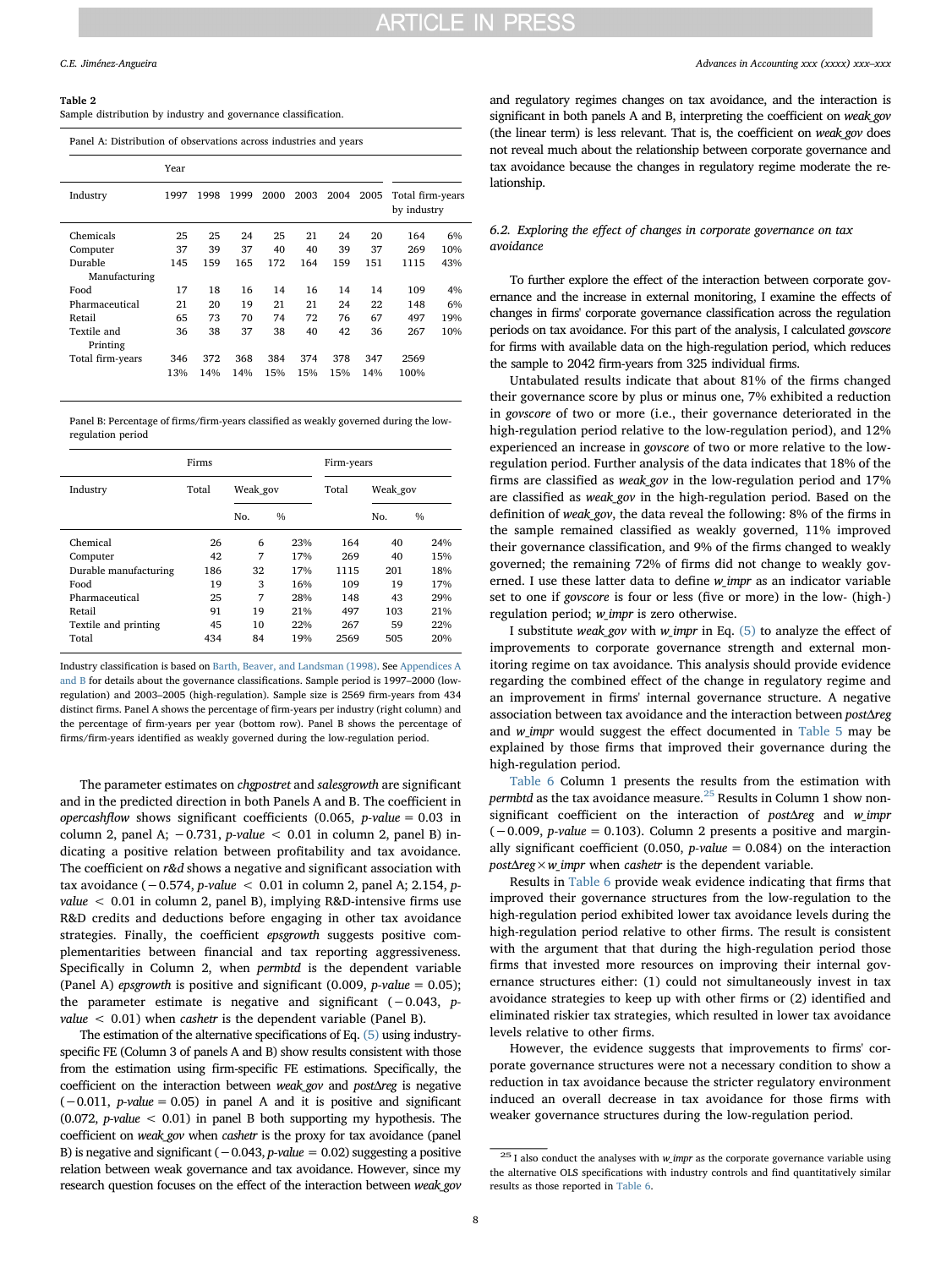### <span id="page-8-0"></span>Table 3

#### Descriptive statistics.

## Panel A: Variables in regression analyses

| Variable     | Mean  | Standard<br>deviation | First<br>quartile | Median   | Third<br>quartile |
|--------------|-------|-----------------------|-------------------|----------|-------------------|
|              |       |                       |                   |          |                   |
| permbtd      | 0.017 | 0.062                 | 0.000             | 0.010    | 0.028             |
| cashetr      | 0.342 | 0.274                 | 0.173             | 0.290    | 0.390             |
| ppe          | 0.591 | 0.307                 | 0.361             | 0.542    | 0.774             |
| chgpostret   | 0.000 | 0.003                 | 0.000             | 0.000    | 0.000             |
| salesgrowth  | 0.114 | 0.189                 | 0.020             | 0.084    | 0.175             |
| intang       | 0.159 | 0.180                 | 0.014             | 0.094    | 0.249             |
| uncon        | 0.001 | 0.004                 | 0.000             | 0.000    | 0.000             |
| statetax     | 0.004 | 0.005                 | 0.000             | 0.002    | 0.006             |
| opercashflow | 0.122 | 0.086                 | 0.069             | 0.114    | 0.166             |
| mtr          | 0.254 | 0.143                 | 0.068             | 0.350    | 0.350             |
| r&d          | 0.040 | 0.065                 | 0.000             | 0.013    | 0.049             |
| leverage     | 0.202 | 0.150                 | 0.067             | 0.202    | 0.307             |
| foreign      | 2.260 | 2.131                 | 1.000             | 2.000    | 3.000             |
| daccr        | 0.016 | 0.506                 | $-0.069$          | $-0.004$ | 0.061             |
| analystcov   | 0.011 | 0.013                 | 0.003             | 0.006    | 0.013             |
| epsgrowth    | 0.057 | 0.232                 | 0.000             | 0.000    | 0.000             |
| ln(ta)       | 5.73  | 1.565                 | 4.708             | 5.683    | 6.768             |

#### Panel B: Mean behavior of permbtd and cashetr by governance classification

| Mean <i>permbtd</i> | 1997     | 1998     | 1999  | 2000     | 2003     | 2004     | 2005     |
|---------------------|----------|----------|-------|----------|----------|----------|----------|
| full sample         | 0.016    | 0.011    | 0.012 | 0.017    | 0.020    | 0.022    | 0.017    |
| $weak_{.}gov = 1$   | 0.020    | 0.004    | 0.021 | 0.022    | 0.015    | 0.012    | 0.012    |
| $weak_gov = 0$      | 0.016    | 0.013    | 0.009 | 0.016    | 0.022    | 0.024    | 0.018    |
| Difference          | 0.004    | $-0.009$ | 0.012 | 0.006    | $-0.006$ | $-0.012$ | $-0.006$ |
| Mean cashetr        | 1997     | 1998     | 1999  | 2000     | 2003     | 2004     | 2005     |
| full sample         | 0.361    | 0.389    | 0.327 | 0.326    | 0.326    | 0.313    | 0.355    |
| $weak_{.}gov = 1$   | 0.300    | 0.359    | 0.337 | 0.296    | 0.338    | 0.338    | 0.430    |
| $weak\_gov = 0$     | 0.376    | 0.397    | 0.325 | 0.333    | 0.333    | 0.308    | 0.338    |
| Difference          | $-0.076$ | $-0.038$ | 0.012 | $-0.037$ | 0.005    | 0.030    | 0.092    |

Variables are defined in [Appendix B](#page-16-16). Sample period is 1997–2000 (low-regulation) and 2003–2005 (high-regulation). Sample size is 2569 firm-years. All continuous variables are winzorized (reset) at the first and 99th percentiles. Panel B reports mean differences in permbtd and cashetr between weakly governed and non-weakly governed firm-years throughout the sample period (italics indicate significance at the 5% level or better).

The underline is to indicate the next line is the difference between the prior two terms (i.e., weak\_gov = 1 minus weak\_gov = 0).

### <span id="page-8-1"></span>Table 4

Descriptive statistics by governance classification (weak\_gov).

| Variables    | No    | Yes   | Diff.   | t-test  |
|--------------|-------|-------|---------|---------|
| roa          | 0.114 | 0.112 | 0.002   | 0.359   |
| permbtd      | 0.017 | 0.015 | 0.002   | 0.539   |
| cashetr      | 0.341 | 0.342 | (0.001) | 0.071   |
| ppe          | 0.586 | 0.608 | (0.022) | (1.463) |
| chgpostret   | 0.000 | 0.000 | 0.000   | 0.058   |
| salesgrowth  | 0.112 | 0.120 | (0.008) | (0.863) |
| intang       | 0.159 | 0.158 | 0.001   | 0.126   |
| uncon        | 0.001 | 0.002 | (0.001) | (3.571) |
| statetax     | 0.004 | 0.004 | 0.000   | 1.583   |
| opercashflow | 0.123 | 0.119 | 0.004   | 0.962   |
| mtr          | 0.252 | 0.258 | (0.006) | (0.798) |
| r&d          | 0.040 | 0.039 | 0.001   | 0.238   |
| leverage     | 0.200 | 0.211 | (0.010) | (1.361) |
| foreign      | 2.315 | 2.034 | 0.281   | 2.662   |
| daccr        | 0.012 | 0.034 | (0.022) | (0.891) |
| analystcov   | 0.011 | 0.011 | 0.000   | 0.007   |
| epsgrowth    | 0.052 | 0.077 | (0.025) | (2.161) |
| ln(ta)       | 5.831 | 5.536 | 0.295   | 3.804   |
| N            | 2064  | 505   |         |         |

Return on assets (roa) is defined as pre-tax income divided by total assets; all other variables are defined in [Appendix B.](#page-16-16) \*\*\*, \*\* Indicate significance at the 1 and 5% levels, respectively. Sample period is 1997–2000 and 2003–2005.

### 6.3. Additional tests

#### 6.3.1. Sensitivity to the weak governance (weak\_gov) definition

As discussed previously, there is no consensus on how to measure a firm's corporate governance because a firm's corporate governance structure is a set of contracts, relationships and institutional features that cannot be captured by a single corporate governance characteristic ([Armstrong et al., 2015\)](#page-16-3). Therefore, I re-estimate Eq. [\(5\)](#page-5-1) using two alternative definitions of weak\_gov to test the robustness of the results reported in [Table 5](#page-9-0). For the first robustness test, I modify govscore by using audit committee independence as the only attribute of the audit committee included in the score, which reduces the number of attributes in govscore to eight. Then, I define weak8\_gov as an indicator variable that takes the value of one if the firm's modified govscore is equal three or less for the last two years in the low-regulation period; weak8\_gov is set to zero otherwise. $^{26}$  $^{26}$  $^{26}$  Column 1 of [Table 7](#page-11-0) presents the results from estimating Eq. [\(5\)](#page-5-1) using weak8\_gov. Results in Panel A indicate a negative and significant estimate ( $-0.009$ , *p-value* = 0.05) on the interaction between weak8\_gov and postΔreg, consistent with my hypothesis and the results reported in [Table 5](#page-9-0). Also consistent with H1, results in Panel B show a positive and significant estimate (0.053, pvalue = 0.01) on weak8\_gov  $\times$  post $\Delta$ reg.

<span id="page-8-2"></span><sup>26</sup> If the firm's modified govscore is not available for both years 1999 and 2000, the modified govscore for 1999 or 2000 is used to define weak8\_gov. The three or less cut-off effectively classifies 36% of the firms as weakly governed in the low-regulation period.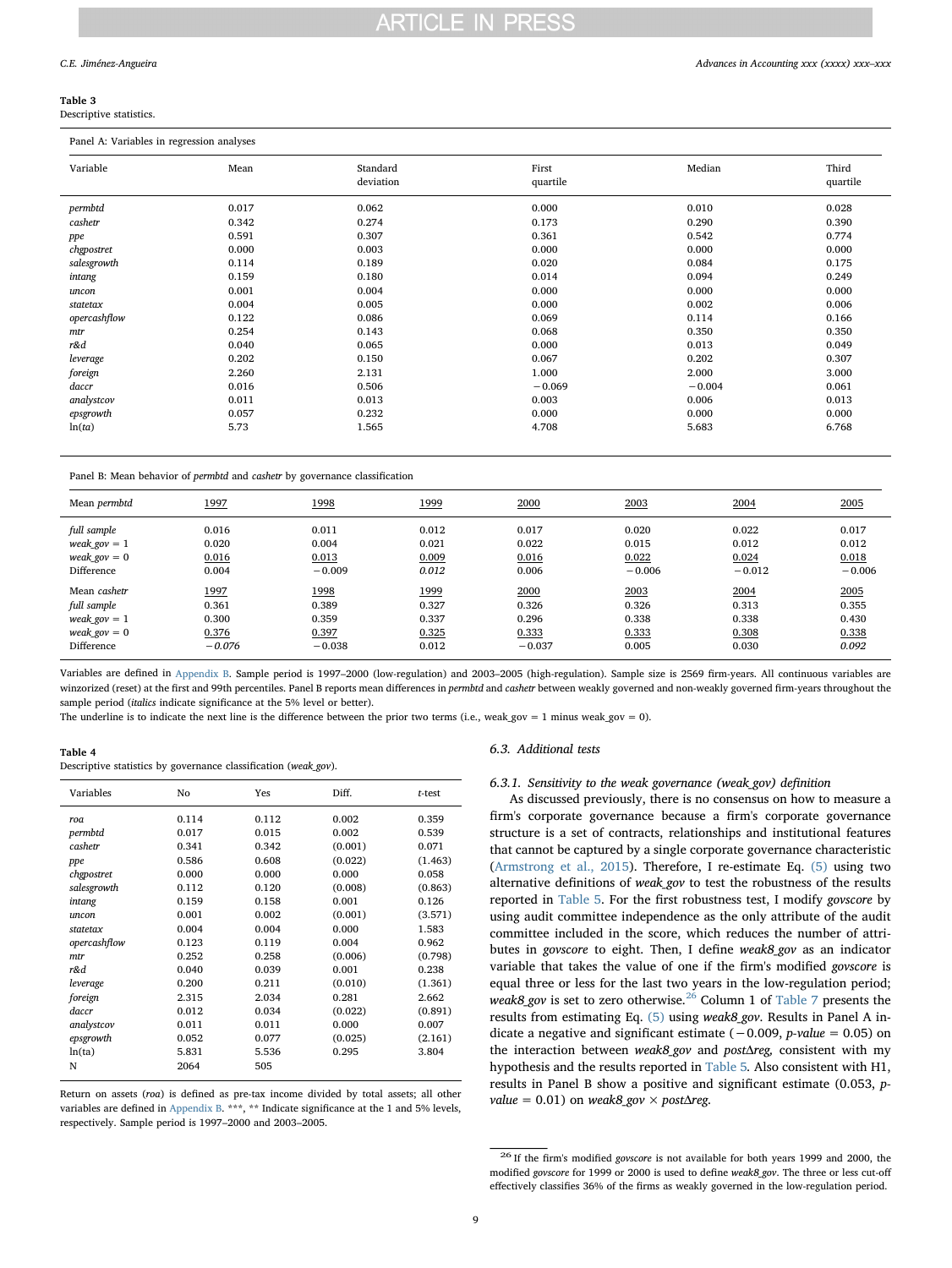#### <span id="page-9-0"></span>Table 5

Regressions examining the effect of tax and governance changes on tax avoidance.

| Independent variables                     | Pred. sign | Column 1        |             |                 | Column 2    |                 | Column 3    |  |
|-------------------------------------------|------------|-----------------|-------------|-----------------|-------------|-----------------|-------------|--|
|                                           |            | Param. estimate | t-stat      | Param. estimate | t-stat      | Param. estimate | t-stat      |  |
| $post\Delta reg$                          | $+/-$      | $0.009***$      | 2.819       | $0.013***$      | 3.605       | $0.011***$      | 3.732       |  |
| weak_gov                                  | $+/-$      | -               | -           | -               | -           | 0.005           | 1.141       |  |
| weak_gov $\times$ post $\Delta$ reg       | -          | -               | -           | $-0.015**$      | $-2.296$    | $-0.011**$      | $-1.672$    |  |
| ppe                                       | $^{+}$     | $0.029**$       | 2.178       | $0.030**$       | 2.235       | $-0.006$        | $-0.960$    |  |
| chgpostret                                | -          | $-1.228$ ***    | $-2.882$    | $-1.264$ ***    | $-2.969$    | $-1.302$ ***    | $-2.811$    |  |
| salesgrowth                               | $+$        | $0.018**$       | 2.058       | $0.018**$       | 1.985       | $0.036$ ***     | 4.101       |  |
| intang                                    | $^{+}$     | 0.019           | 1.047       | 0.018           | 1.007       | $-0.013$        | $-1.178$    |  |
| uncon                                     | $+/-$      | $-0.295$        | $-0.592$    | $-0.299$        | $-0.604$    | 0.079           | 0.327       |  |
| statetax                                  | $+/-$      | 0.506           | 0.966       | 0.553           | 1.060       | $-0.225$        | $-0.596$    |  |
| opercashflow                              | $+$        | $0.067**$       | 1.931       | $0.065**$       | 1.891       | $0.138***$      | 4.878       |  |
| mtr                                       | $+$        | $-0.004$        | $-0.247$    | $-0.005$        | $-0.289$    | $-0.020$        | $-1.876$    |  |
| $r$ & $d$                                 | $+/-$      | $-0.575$ ***    | $-4.206$    | $-0.574$ ***    | $-4.268$    | $-0.058$        | $-1.238$    |  |
| leverage                                  | $+/-$      | $-0.040$        | $-1.536$    | $-0.038$        | $-1.468$    | $-0.015$        | $-1.018$    |  |
| foreign                                   | $^{+}$     | $0.002*$        | 1.582       | $0.002 *$       | 1.538       | $0.002$ **      | 1.899       |  |
| daccr                                     | $^{+}$     | 0.003           | 0.873       | 0.002           | 0.859       | $0.004*$        | 1.385       |  |
| analystcov                                | $^{+}$     | 0.285           | 0.939       | 0.304           | 1.004       | $0.271*$        | 1.572       |  |
| epsgrowth                                 | $^{+}$     | $0.009 *$       | 1.641       | $0.009 *$       | 1.637       | $0.008**$       | 1.741       |  |
| ln(ta)                                    | $+/-$      | 0.001           | 0.106       | 0.001           | 0.219       | 0.000           | $-0.042$    |  |
| Firm fixed effects Industry fixed effects |            |                 | Yes No      |                 | Yes No      |                 | No Yes      |  |
| Adjusted R2                               |            |                 | 0.083       |                 | 0.086       |                 | 0.069       |  |
| F                                         |            |                 | 5.943       |                 | 5.804       |                 | 7.011       |  |
| $Pr$ > F                                  |            |                 | ${}< 0.001$ |                 | ${}< 0.001$ |                 | ${}< 0.001$ |  |

Panel B: Dependent variable is cash effective tax rate (cashetr)

| Independent variables                     | Pred. sign | Param. estimate          | t-stat      | Param. estimate   | t-stat      | Param. estimate | t-stat      |
|-------------------------------------------|------------|--------------------------|-------------|-------------------|-------------|-----------------|-------------|
| $post\Delta reg$                          | $+/-$      | $-0.020$                 | $-1.390$    | $-0.034**$        | $-2.207$    | $-0.046$ ***    | $-3.457$    |
| weak_gov                                  | $+/-$      | -                        | -           | $\qquad \qquad -$ | -           | $-0.043$ **     | $-2.403$    |
| weak_gov $\times$ post $\Delta$ reg       | $^{+}$     | $\overline{\phantom{0}}$ | -           | $0.069***$        | 2.444       | $0.072$ ***     | 2.492       |
| ppe                                       | -          | $-0.066$                 | $-1.052$    | $-0.070$          | $-1.125$    | 0.007           | 0.280       |
| chgpostret                                | $^{+}$     | $4.165*$                 | 1.563       | 4.333 $*$         | 1.632       | $3.036*$        | 1.530       |
| salesgrowth                               | -          | $-0.079**$               | $-1.771$    | $-0.076$ **       | $-1.717$    | $-0.171$ ***    | $-4.389$    |
| intang                                    | -          | $-0.100*$                | $-1.442$    | $-0.096*$         | $-1.390$    | 0.026           | 0.583       |
| uncon                                     | $+/-$      | $-7.625$ ***             | $-3.485$    | $-7.606$ ***      | $-3.591$    | $-3.640$ ***    | $-2.881$    |
| statetax                                  | $+/-$      | $2.878*$                 | 1.737       | 2.661             | 1.611       | 4.406 ***       | 3.323       |
| opercashflow                              | -          | $-0.740$ ***             | $-6.368$    | $-0.731$ ***      | $-6.344$    | $-0.917$ ***    | $-9.875$    |
| mtr                                       | -          | 0.119                    | 1.778       | 0.122             | 1.818       | 0.081           | 1.831       |
| r &d                                      | $+/-$      | $2.158$ ***              | 5.697       | 2.154 ***         | 5.692       | $0.433**$       | 2.140       |
| leverage                                  | $+/-$      | $0.269$ ***              | 3.342       | $0.261***$        | 3.266       | 0.073           | 1.308       |
| foreign                                   | -          | $-0.002$                 | $-0.322$    | $-0.002$          | $-0.274$    | 0.004           | 1.242       |
| daccr                                     | -          | $-0.016$                 | $-1.248$    | $-0.016$          | $-1.236$    | $-0.018 *$      | $-1.471$    |
| analystcov                                | -          | 0.423                    | 0.413       | 0.336             | 0.332       | $-0.293$        | $-0.471$    |
| epsgrowth                                 | -          | $-0.043$ ***             | $-2.554$    | $-0.043$ ***      | $-2.569$    | $-0.061$ ***    | $-3.649$    |
| ln(ta)                                    | $+/-$      | $-0.028$                 | $-1.159$    | $-0.031$          | $-1.292$    | $-0.013**$      | $-2.263$    |
| Firm fixed effects Industry fixed effects |            |                          | Yes No      |                   | Yes No      |                 | No Yes      |
| Adjusted R2                               |            |                          | 0.108       |                   | 0.111       |                 | 0.113       |
| F                                         |            |                          | 10.306      |                   | 10.427      |                 | 10.523      |
| $Pr$ > F                                  |            |                          | ${}< 0.001$ |                   | ${}< 0.001$ |                 | ${}< 0.001$ |
|                                           |            |                          |             |                   |             |                 |             |

Variables are defined in [Appendix B.](#page-16-16) \*\*\*, \*\*, \* Indicate significance at the 1, 5 and 10% levels, based on clustered-robust standard errors at the firm-level (two-sided if no sign is predicted). Sample period is 1997–2000 (low-regulation) and 2003–2005 (high-regulation). Sample size is 2569 firm-years. All continuous variables are winzorized at the first and 99th percentiles. In Column 3, industry fixed effects are based on two-digit SIC codes.

For the second robustness test, I use the original govscore and define weakm\_gov as an indicator variable that is set to one if the firm's govscore is below the median of the govscore distribution; weakm\_gov is set to zero otherwise.<sup>27</sup> The results from estimating Eq.  $(5)$  using weakm gov are reported in Column 2 of [Table 7.](#page-11-0) The coefficient on the interaction on weak8\_gov  $\times$  post $\triangle$ reg fails to achieve significance (-0.003, p-value = 0.59) when *permbtd* is the tax avoidance measure (Panel A). However, the coefficient on the interaction is positive and significant (0.047,  $p$ -value = 0.033) when cashetr is the dependent variable, consistent with the results reported in [Table 5](#page-9-0).

Results in [Table 7](#page-11-0), in general, provide evidence consistent with the results in [Table 5](#page-9-0) and provide additional support to my finding that suggests a

<span id="page-9-1"></span> $27$  See [Table A1](#page-15-0) for descriptive statistics regarding the distribution of govscore.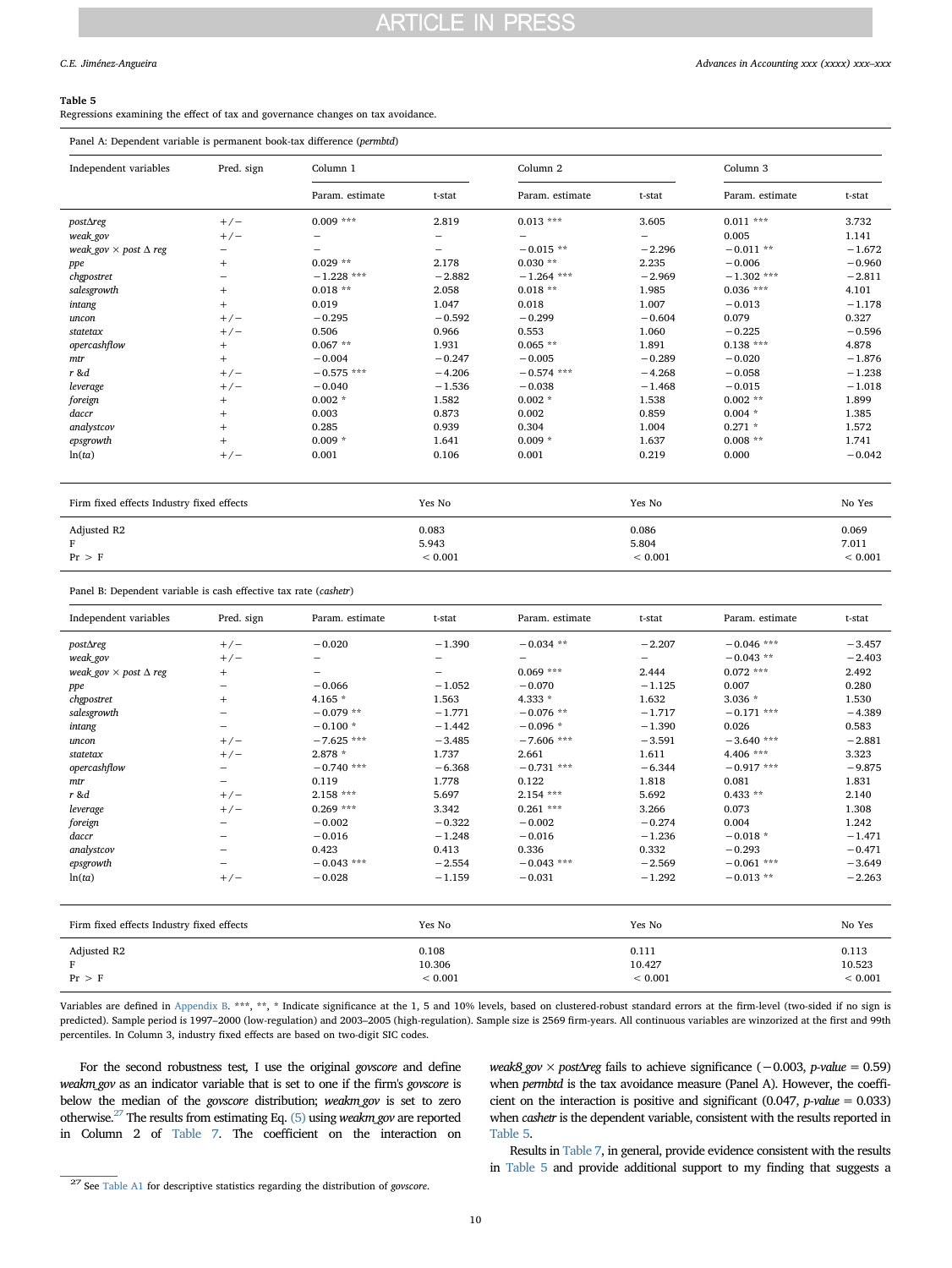### <span id="page-10-0"></span>Table 6

Fixed effects regressions examining the effect of tax environment changes and governance improvements on tax avoidance.

| Dependent variable:               | Column 1   |                 |                      | Column <sub>2</sub>      |                 |                      |
|-----------------------------------|------------|-----------------|----------------------|--------------------------|-----------------|----------------------|
|                                   | permbtd    |                 |                      | cashetr                  |                 |                      |
| Independent variables             | Pred. sign | Param. estimate | t-stat               | Pred. sign               | Param. estimate | t-stat               |
| post∆reg                          | $+/-$      | $0.013***$      | 3.530                | $+/-$                    | $-0.036$ **     | $-2.309$             |
| w impr $\times$ post $\Delta$ reg |            | $-0.009$        | $-1.266$             | $^{+}$                   | $0.050*$        | 1.384                |
| ppe                               | $^{+}$     | $0.028**$       | 2.092                | -                        | $-0.080$        | $-1.151$             |
| chgpostret                        |            | $-0.990$ ***    | $-2.362$             | $+$                      | 2.198           | 0.836                |
| salesgrowth                       | $^{+}$     | $0.017**$       | 1.844                |                          | $-0.023$        | $-0.489$             |
| intang                            | $^{+}$     | 0.016           | 0.839                | $\overline{\phantom{0}}$ | $-0.106*$       | $-1.370$             |
| uncon                             | $+/-$      | $-0.142$        | $-0.255$             | $+/-$                    | $-8.464$ ***    | $-3.870$             |
| statetax                          | $+/-$      | 0.843           | 1.572                | $+/-$                    | $3.022*$        | 1.701                |
| opercashflow                      | $^{+}$     | 0.035           | 1.151                |                          | $-0.636$ ***    | $-5.043$             |
| mtr                               | $^{+}$     | 0.003           | 0.168                | $\overline{\phantom{0}}$ | 0.115           | 1.569                |
| $r$ & $d$                         | $+/-$      | $-0.589$ ***    | $-4.395$             | $+/-$                    | 2.576 ***       | 5.746                |
| leverage                          | $+/-$      | $-0.018$        | $-0.708$             | $+/-$                    | $0.236***$      | 2.902                |
| foreign                           | $^{+}$     | 0.001           | 1.181                | -                        | $-0.007$        | $-1.083$             |
| daccr                             | $^{+}$     | $0.005**$       | 1.751                | $\overline{\phantom{0}}$ | $-0.013$        | $-0.987$             |
| analystcov                        | $^{+}$     | $-0.006$        | $-0.020$             | -                        | 0.154           | 0.130                |
| epsgrowth                         | $+$        | 0.006           | 1.282                | -                        | $-0.019$        | $-1.182$             |
| ln(ta)                            | $+/-$      | 0.000           | $-0.043$             | $+/-$                    | $-0.008$        | $-0.332$             |
| Adjusted R2                       |            |                 | 0.083                |                          |                 | 0.104                |
| F<br>$Pr$ > F                     |            |                 | 5.144<br>${}< 0.001$ |                          |                 | 8.030<br>${}< 0.001$ |

Variables are defined in [Appendix B.](#page-16-16) \*\*\*, \*\*, \* Indicate significance at the 1, 5 and 10% levels, based on clustered-robust standard errors at the firm-level (two-sided if no sign is predicted). Sample period is 1997–2000 (low-regulation) and 2003–2005 (high-regulation). Sample size is 2042 firm-years. All continuous variables are winzorized at the first and 99th percentiles. Corporate governance is based on the comprehensive governance score (govscore). A firm is classified as weak but improved (w\_impr) if govscore is four or less in the low-regulation period and govscore is five or more in the high-regulation period; w impr is zero otherwise. Firm-specific fixed-effects are included in all estimations.

reduction in tax avoidance in the high-regulation period for firms with weaker corporate governance during the low-regulation period.

## 6.3.2. Sensitivity to the transition and high-regulation periods definition

I conduct three sensitivity tests to mitigate concerns related to the definition of the transition and high-regulation periods. Conceptually, the transition period represents the timeframe when Congress, regulators (i.e., the IRS and SEC), and the public increased their scrutiny of corporations due to the alleged increase in corporate abuses and began demanding enhanced transparency in firms' tax and financial reporting practices. Relatedly, the high-regulation period represents the period when the IRS re-focused its efforts to curb aggressive tax reporting and SOX disclosures requirements took effect. In the main analyses, I define years 2001–2002 as the transition period and years 2003–2005 as the high-regulation period. In the first sensitivity test, I add the year 2006 to the high-regulation period and maintain the original definitions of the transition and low-regulation periods. Results using the extended high-regulation period (Panel A of [Table 8](#page-12-0),  $n = 2766$ ) show a negative and significant coefficient ( $-0.014$ , *p-value* = 0.017) on the interaction  $weak\_gov \times post\Delta reg$  when permbtd is the dependent variable (Column 1). Similarly, the coefficient on the interaction is positive and significant (0.057, *p-value* = 0.019) for the estimation with *cashetr* as dependent variable (Panel A, Column 2). Both results are quantitatively similar to those reported in Table  $5.^{28}$  $5.^{28}$  $5.^{28}$ 

In the second sensitivity test, I eliminate the year 2000 from the original sample and include it as part of the transition period. Results of the estimation of Eq. [\(5\)](#page-5-1) using the remaining 2185 observations indicate (see [Table 8,](#page-12-0) Panel B) yield the same inferences as those reported in [Table 5.](#page-9-0) For the final sensitivity test on the definitions of the

<span id="page-10-1"></span><sup>28</sup> The inferences from the results in [Table 8](#page-12-0) are not affected when industry (instead of firm-specific) fixed effects and the weak\_gov linear term are included in equation [5](#page-5-1).

transition and high-regulation periods, I extend the sample to include observations from the year 2007 and define (and eliminate) the transition period as years 2001–2003 ( $n = 2582$ ). Results from the estimation of Eq. [\(5\)](#page-5-1) using the adjusted sample ([Table 8](#page-12-0), Panel C) are also consistent with the results in [Table 5.](#page-9-0)

In general, the results presented in [Table 8](#page-12-0) indicate that the main findings reported in [Table 5](#page-9-0) are robust to variations on the definitions of the transition and high-regulation periods.

## 6.3.3. Sensitivity to size effects

To mitigate concerns that size effects may not be resolved by controlling for size in the multivariate analyses, I partitioned the main sample at the median into two groups based on total assets. Then, I estimated Eq. [\(5\)](#page-5-1) on the bottom ( $n = 1284$ ) and top ( $n = 1285$ ) halves sub-samples. Results from the estimations are similar to those documented in [Table 5](#page-9-0). The tests provide evidence that, in general, results do not vary by firm size (or a denominator problem where permbtd is the proxy for tax avoidance).

#### 6.3.4. Sensitivity to industry effects

In addition to using the alternative specification of Eq. [\(5\)](#page-5-1) that includes industry fixed effects directly control for industry effects, I estimate Eq. [\(5\)](#page-5-1) on subsamples that exclude each of the industries identified in [Table 2](#page-7-0) at a time to mitigate concerns of one particular industry driving the main results. Results from these tests do not indicate differences in the inferences drawn from the results using the full sample.

#### 6.3.5. Multicollinearity issues

I computed variance inflation factors (VIFs) for all the estimations of Eq.  $(5)$  presented in the paper and found that *ppeta* and  $ln(ta)$  presented VIFs larger than five. To mitigate concerns about multicollinearity affecting the statistical tests, I estimated Eq. [\(5\)](#page-5-1) while including only one of the problematic variables at a time as well as substituting ppeta with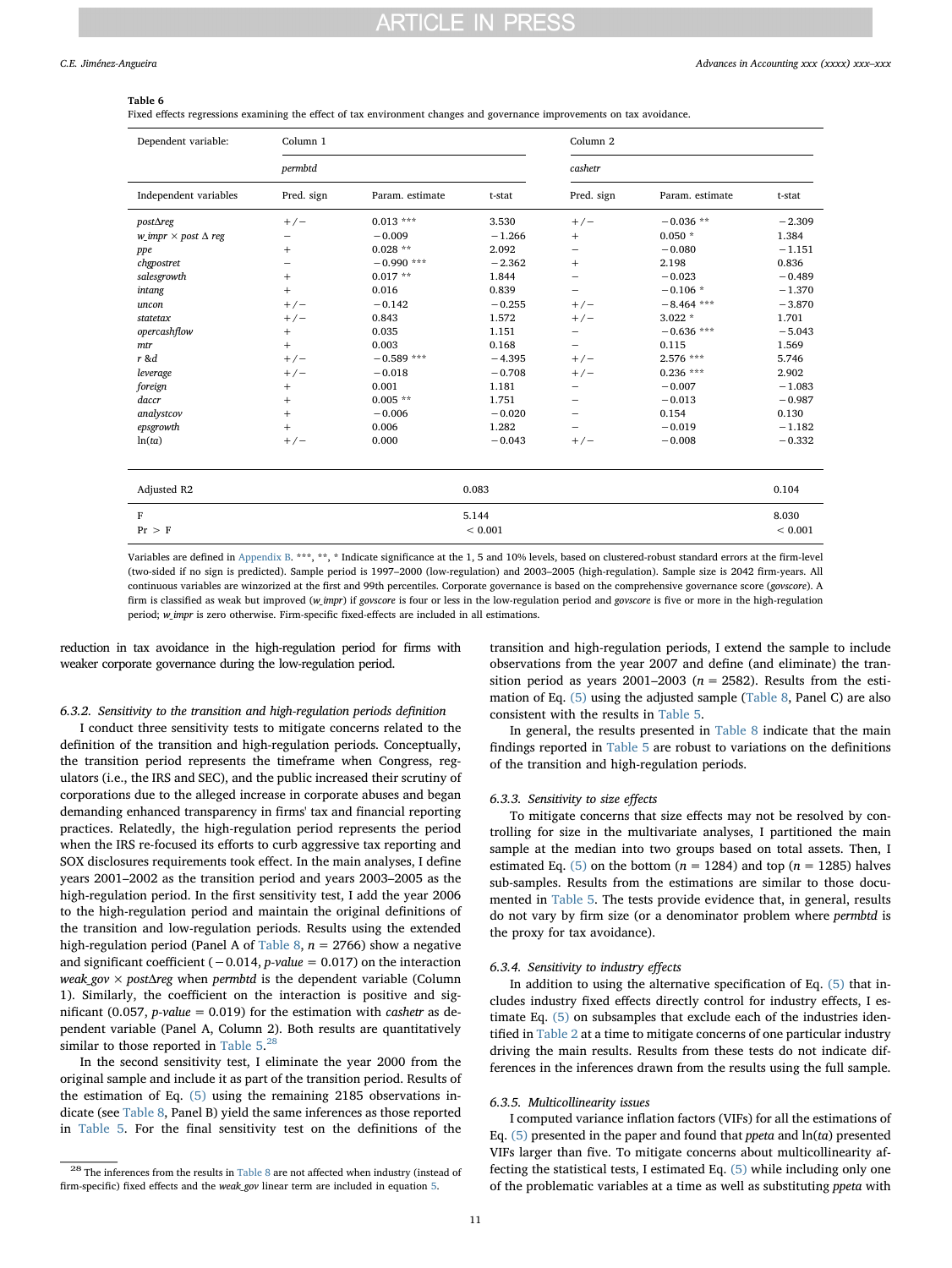# <span id="page-11-0"></span>Table 7

Fixed effects regressions examining the effect of tax environment changes and governance on tax avoidance using alternative definitions of weak governance.

|                                             |            |                  | Column <sub>2</sub> |                 |                      |
|---------------------------------------------|------------|------------------|---------------------|-----------------|----------------------|
|                                             | Pred. sign | Param. estimate  | t-stat              | Param. estimate | t-stat               |
| post∆reg                                    | $+/-$      | $0.013***$       | 3.495               | $0.011***$      | 2.947                |
| weak $8_{.}$ gov $\times$ post $\Delta$ reg |            | $-0.009**$       | $-1.691$            |                 | -                    |
| weakm_gov $\times$ post $\Delta$ reg        |            |                  | -                   | $-0.003$        | $-0.589$             |
| ppe                                         | $^{+}$     | $0.029**$        | 2.170               | $0.030**$       | 2.201                |
| chgpostret                                  |            | $-1.204$ ***     | $-2.825$            | $-1.238$ ***    | $-2.914$             |
| salesgrowth                                 | $^{+}$     | $0.018**$        | 2.028               | $0.018**$       | 2.045                |
| intang                                      | $+$        | 0.018            | 1.007               | 0.018           | 1.017                |
| uncon                                       | $+/-$      | $-0.309$         | $-0.623$            | $-0.298$        | $-0.597$             |
| statetax                                    | $+/-$      | 0.527            | 1.013               | 0.514           | 0.987                |
| opercashflow                                | $^{+}$     | $0.065**$        | 1.878               | $0.066**$       | 1.920                |
| mtr                                         | $+$        | $-0.005$         | $-0.308$            | $-0.004$        | $-0.256$             |
| $r$ & $d$                                   | $+/-$      | $-0.574$ ***     | $-4.234$            | $-0.573$ ***    | $-4.204$             |
| leverage                                    | $+/-$      | $-0.040$         | $-1.538$            | $-0.039$        | $-1.524$             |
| foreign                                     | $^{+}$     | $0.002*$         | 1.539               | $0.002 *$       | 1.561                |
| daccr                                       | $^{+}$     | 0.003            | 0.871               | 0.002           | 0.857                |
| analystcov                                  | $^{+}$     | 0.304            | 1.005               | 0.285           | 0.938                |
| epsgrowth                                   | $^{+}$     | $0.009*$         | 1.648               | $0.009**$       | 1.664                |
| ln(ta)                                      | $+/-$      | 0.001            | 0.227               | 0.001           | 0.144                |
| Adjusted R2                                 |            | 0.084            |                     |                 | 0.083                |
| F<br>$Pr$ > F                               |            | 5.608<br>< 0.001 |                     |                 | 5.582<br>${}< 0.001$ |

Panel B: Dependent variable is cash effective tax rate (cashetr)

| Independent variables                 | Pred. sign | Param. estimate | t-stat          | Param, estimate | t-stat      |
|---------------------------------------|------------|-----------------|-----------------|-----------------|-------------|
| $post\Delta reg$                      | $+/-$      | $-0.040**$      | $-2.428$        | $-0.040**$      | $-2.242$    |
| weak 8_gov $\times$ post $\Delta$ reg | $+$        | $0.053$ **      | 2.260           |                 |             |
|                                       |            |                 | $\star$ $\star$ |                 |             |
| weakm_gov $\times$ post $\Delta$ reg  | $^{+}$     |                 | -               | 0.047           | 2.021       |
| ppe                                   |            | $-0.065$        | $-1.039$        | $-0.070$        | $-1.126$    |
| chgpostret                            | $^{+}$     | $4.021 *$       | 1.511           | 4.324 $*$       | 1.635       |
| salesgrowth                           |            | $-0.077**$      | $-1.748$        | $-0.077**$      | $-1.746$    |
| intang                                |            | $-0.095*$       | $-1.374$        | $-0.091*$       | $-1.302$    |
| uncon                                 | $+/-$      | $-7.540$ ***    | $-3.485$        | $-7.578$ ***    | $-3.523$    |
| statetax                              | $+/-$      | $2.749*$        | 1.664           | $2.751*$        | 1.654       |
| opercashflow                          |            | $-0.728$ ***    | $-6.276$        | $-0.729$ ***    | $-6.288$    |
| mtr                                   |            | $0.125**$       | 1.858           | $0.121**$       | 1.797       |
| $r$ &d                                | $+/-$      | $2.150***$      | 5.703           | $2.132***$      | 5.583       |
| leverage                              | $+/-$      | $0.269$ ***     | 3.338           | $0.262$ ***     | 3.228       |
| foreign                               |            | $-0.002$        | $-0.251$        | $-0.002$        | $-0.289$    |
| daccr                                 |            | $-0.016$        | $-1.247$        | $-0.016$        | $-1.209$    |
| analystcov                            |            | 0.311           | 0.308           | 0.433           | 0.425       |
| epsgrowth                             |            | $-0.044$ ***    | $-2.617$        | $-0.045$ ***    | $-2.673$    |
| ln(ta)                                | $+/-$      | $-0.032$        | $-1.333$        | $-0.031$        | $-1.302$    |
| Adjusted R2                           |            | 0.110           |                 |                 | 0.110       |
|                                       |            |                 |                 |                 |             |
| $\mathbf{F}$                          |            | 10.780          |                 |                 | 9.943       |
| $Pr$ > F                              |            | ${}< 0.001$     |                 |                 | ${}< 0.001$ |

Variables are defined in [Appendix B.](#page-16-16) \*\*\*, \*\*, \* Indicate significance at the 1, 5 and 10% levels, based on clustered-robust standard errors at the firm-level (two-sided if no sign is predicted). Sample period is 1997–2000 (low-regulation) and 2003–2005 (high-regulation). Sample size is 2569 firm-years. All continuous variables are winzorized at the first and 99th percentiles. The weak8\_gov corporate governance measure uses a modified govscore that includes audit committee independence as the only audit committee attribute in the score. The variable weak8\_gov is set to one if a firm's modified governance score is three or less for the last two years in the low-regulation period; weak8\_gov is set to zero otherwise. The weakm\_gov corporate governance measure uses the median of the distribution of govscore as cutoff. The variable weakm gov is set to one if the firm's govscore is five or less in the last two years of the low-regulation period; weakm\_gov is set to zero otherwise. Firm-specific fixed-effects are included in all estimations.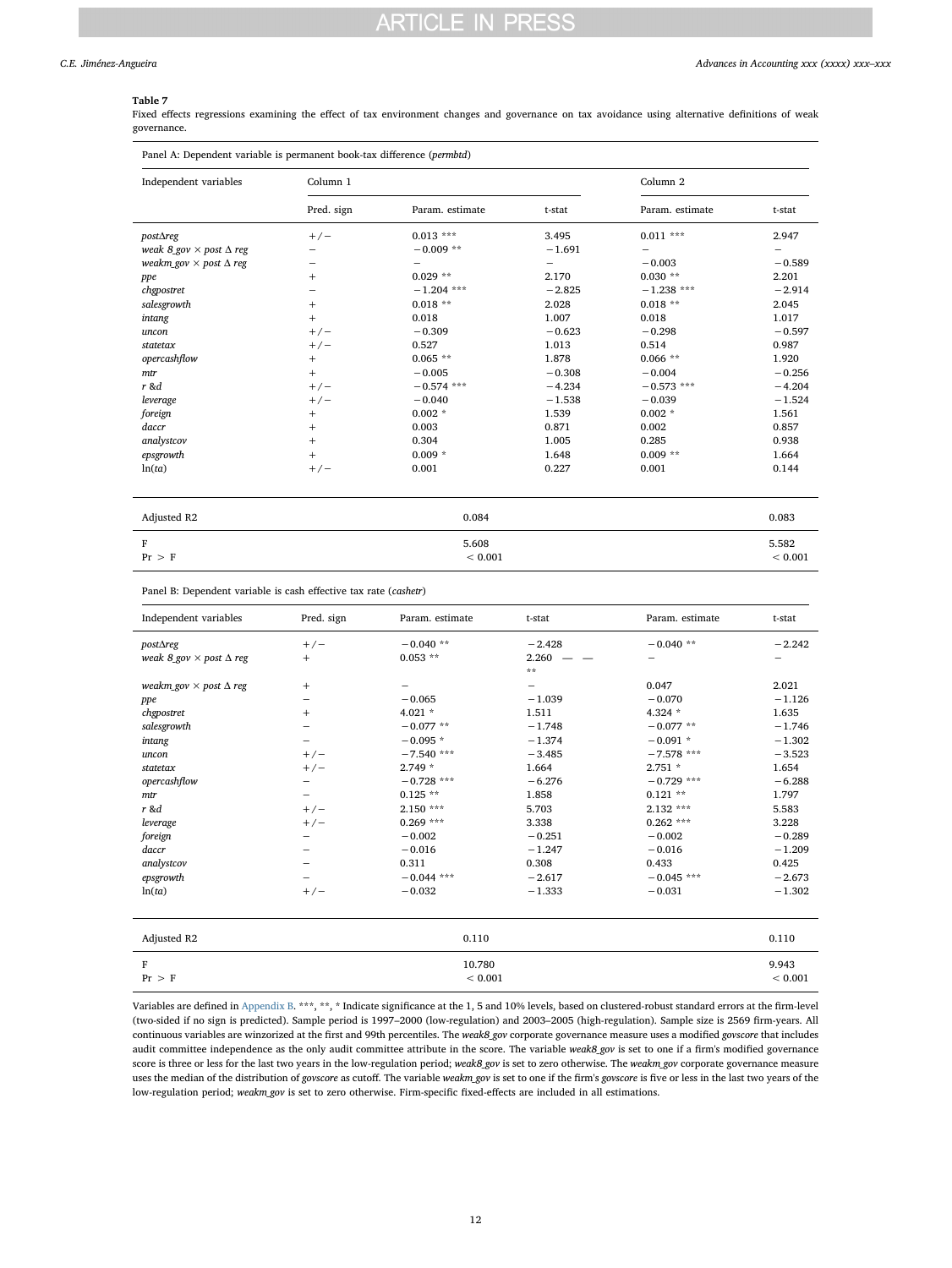# <span id="page-12-0"></span>Table 8

Fixed effects regressions examining the effect of tax environment changes and governance on tax avoidance using alternative definitions of the regulatory periods.

Panel A: Low-regulation period is 1997–2000 and high-regulation period is 2003–2006 ( $n = 2766$ )

|                                     | Column 1                 |                 |          | Column 2   |                 |          |  |  |  |
|-------------------------------------|--------------------------|-----------------|----------|------------|-----------------|----------|--|--|--|
| Dependent variable:                 | permbtd                  |                 |          | cashetr    |                 |          |  |  |  |
| Independent variables               | Pred. sign               | Param. estimate | t-stat   | Pred. sign | Param. estimate | t-stat   |  |  |  |
| $post\Delta reg$                    | $+/-$                    | $0.012$ ***     | 3.570    | $+/-$      | $-0.034**$      | $-2.303$ |  |  |  |
| weak_gov $\times$ post $\Delta$ reg | $\overline{\phantom{0}}$ | $-0.014**$      | $-2.127$ | $^{+}$     | $0.057**$       | 2.086    |  |  |  |
| ppe                                 | $^{+}$                   | $0.024$ **      | 2.002    | -          | $-0.057$        | $-1.008$ |  |  |  |
| chgpostret                          | $\overline{\phantom{0}}$ | $-0.367$        | $-0.935$ | $^{+}$     | 2.493           | 1.506    |  |  |  |
| salesgrowth                         | $^{+}$                   | $0.018**$       | 2.115    | -          | $-0.088**$      | $-2.057$ |  |  |  |
| intang                              | $+$                      | 0.016           | 1.022    | -          | $-0.081$        | $-1.240$ |  |  |  |
| uncon                               | $+/-$                    | $-0.139$        | $-0.309$ | $+/-$      | $-8.139$ ***    | $-3.777$ |  |  |  |
| statetax                            | $+/-$                    | 0.014           | 0.025    | $+/-$      | $3.514*$        | 1.683    |  |  |  |
| opercashflow                        | $\qquad \qquad +$        | $0.068**$       | 2.114    | -          | $-0.735$ ***    | $-6.455$ |  |  |  |
| mtr                                 | $+$                      | 0.003           | 0.199    | -          | 0.088           | 1.408    |  |  |  |
| $r$ & $d$                           | $+/-$                    | $-0.606$ ***    | $-5.534$ | $+/-$      | $2.301$ ***     | 6.613    |  |  |  |
| leverage                            | $+/-$                    | $-0.037*$       | $-1.700$ | $+/-$      | $0.229$ ***     | 2.975    |  |  |  |
| foreign                             | $+$                      | $0.002$ **      | 2.016    | -          | $-0.001$        | $-0.247$ |  |  |  |
| daccr                               | $+$                      | 0.003           | 0.996    | -          | $-0.014$        | $-1.107$ |  |  |  |
| analystcov                          | $+$                      | 0.307           | 1.087    | -          | 0.174           | 0.193    |  |  |  |
| epsgrowth                           | $+$                      | 0.002           | 0.470    |            | 0.013           | 0.837    |  |  |  |
| ln(ta)                              | $+/-$                    | 0.000           | 0.047    | $+/-$      | $-0.009$        | $-0.746$ |  |  |  |
| Adjusted R2                         |                          |                 | 0.088    |            |                 | 0.112    |  |  |  |
| F                                   | 6.169                    |                 |          |            |                 | 11.485   |  |  |  |
| $Pr$ > F                            | ${}< 0.001$              |                 |          |            |                 |          |  |  |  |

Panel B: Low-regulation period is 1997–1999 and high-regulation period is 2003–2006 ( $n = 2185$ )

| Dependent variable:                 | permbtd |              |          | cashetr                  |              |          |  |  |
|-------------------------------------|---------|--------------|----------|--------------------------|--------------|----------|--|--|
| Independent variables               | Sign    | Estimate     | t-stat   | Sign                     | Estimate     | t-stat   |  |  |
| $post\Delta reg$                    | $+/-$   | $0.015***$   | 3.623    | $+/-$                    | $-0.045**$   | $-2.556$ |  |  |
| weak_gov $\times$ post $\Delta$ reg |         | $-0.014**$   | $-2.059$ | $+$                      | $0.066$ **   | 2.216    |  |  |
| ppe                                 | $+$     | $0.027**$    | 1.920    | -                        | $-0.067$     | $-1.039$ |  |  |
| chgpostret                          | -       | $-1.039**$   | $-2.014$ | $^{+}$                   | $6.356**$    | 2.145    |  |  |
| salesgrowth                         | $^{+}$  | 0.013        | 1.077    | -                        | $-0.075$     | $-1.477$ |  |  |
| intang                              | $^{+}$  | 0.011        | 0.582    | -                        | $-0.136*$    | $-1.824$ |  |  |
| uncon                               | $+/-$   | $-0.575$     | $-0.850$ | $+/-$                    | $-8.378$ *** | $-3.316$ |  |  |
| statetax                            | $+/-$   | 0.555        | 1.023    | $+/-$                    | 3.325 **     | 2.018    |  |  |
| opercashflow                        | $^{+}$  | $0.056*$     | 1.370    | $\overline{\phantom{0}}$ | $-0.784$ *** | $-6.160$ |  |  |
| mtr                                 | $^{+}$  | 0.006        | 0.311    | $\overline{\phantom{0}}$ | 0.106        | 1.419    |  |  |
| $r$ &d                              | $+/-$   | $-0.577$ *** | $-3.769$ | $+/-$                    | $2.081***$   | 4.949    |  |  |
| leverage                            | $+/-$   | $-0.026$     | $-0.852$ | $+/-$                    | $0.272$ ***  | 3.026    |  |  |
| foreign                             | $^{+}$  | $0.002**$    | 1.749    | -                        | $-0.001$     | $-0.137$ |  |  |
| daccr                               | $+$     | 0.002        | 0.760    | -                        | $-0.013$     | $-0.952$ |  |  |
| analystcov                          | $+$     | 0.158        | 0.496    | $\overline{\phantom{0}}$ | $-0.151$     | $-0.143$ |  |  |
| epsgrowth                           | $^{+}$  | $0.013**$    | 2.018    | $\overline{\phantom{0}}$ | $-0.035*$    | $-1.779$ |  |  |
| ln(ta)                              | $+/-$   | $-0.002$     | $-0.383$ | $+/-$                    | $-0.028$     | $-1.076$ |  |  |
| uncon                               | $+/-$   | $-0.575$     | $-0.850$ | $+/-$                    | $-8.378$ *** | $-3.316$ |  |  |
| statetax                            | $+/-$   | 0.555        | 1.023    | $+/-$                    | $3.325**$    | 2.018    |  |  |
| opercashflow                        | $^{+}$  | $0.056 *$    | 1.370    | $\overline{\phantom{0}}$ | $-0.784$ *** | $-6.160$ |  |  |
| mtr                                 | $^{+}$  | 0.006        | 0.311    | $\overline{\phantom{0}}$ | 0.106        | 1.419    |  |  |
| $r$ &d                              | $+/-$   | $-0.577$ *** | $-3.769$ | $+/-$                    | $2.081***$   | 4.949    |  |  |
| leverage                            | $+/-$   | $-0.026$     | $-0.852$ | $+/-$                    | $0.272$ ***  | 3.026    |  |  |
| foreign                             | $+$     | $0.002**$    | 1.749    | $\overline{\phantom{0}}$ | $-0.001$     | $-0.137$ |  |  |
| daccr                               | $+$     | 0.002        | 0.760    | $\overline{\phantom{0}}$ | $-0.013$     | $-0.952$ |  |  |
| analystcov                          | $+$     | 0.158        | 0.496    | -                        | $-0.151$     | $-0.143$ |  |  |
| epsgrowth                           | $+$     | $0.013**$    | 2.018    | $\overline{\phantom{0}}$ | $-0.035*$    | $-1.779$ |  |  |
| ln(ta)                              | $+/-$   | $-0.002$     | $-0.383$ | $+/-$                    | $-0.028$     | $-1.076$ |  |  |

(continued on next page)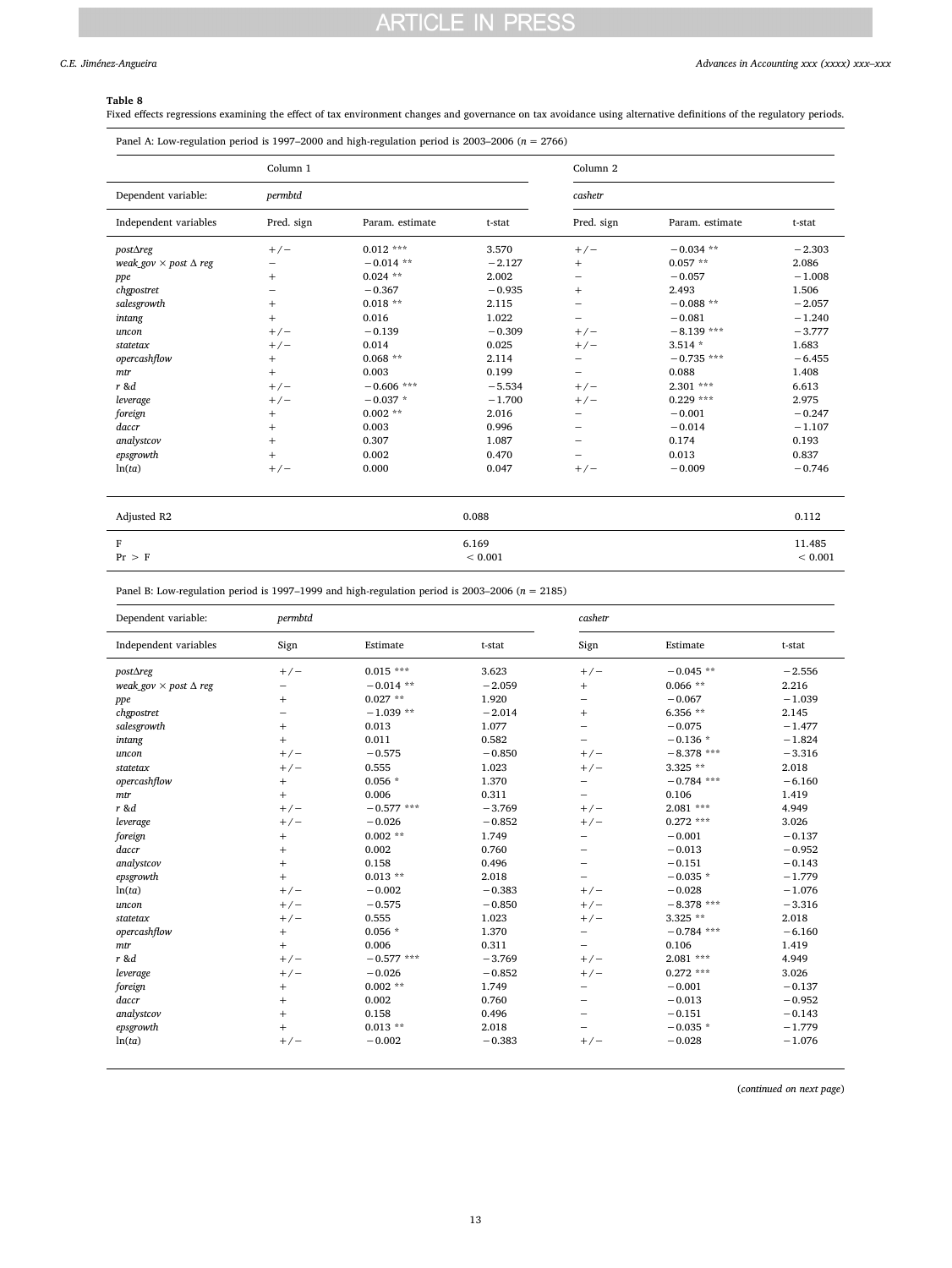#### C.E. Jiménez-Angueira *Advances in Accounting xxx (xxxx) xxx–xxx*

#### Table 8 (continued)

| Adjusted R2 | 0.070       | 0.112   |
|-------------|-------------|---------|
| F           | 4.270       | 10.355  |
| $Pr$ > F    | ${}< 0.001$ | < 0.001 |

Panel C: Low-regulation period is 1997–2000 and high-regulation period is 2004–2007 ( $n = 2582$ )

| Dependent variable:                 | permbtd |              |                  | cashetr                  |              |                       |
|-------------------------------------|---------|--------------|------------------|--------------------------|--------------|-----------------------|
| Independent variables               | sign    | estimate     | t-stat           | sign                     | estimate     | t-stat                |
| $post\Delta reg$                    | $+/-$   | $0.008 *$    | 1.933            | $+/-$                    | $-0.035**$   | $-1.988$              |
| weak_gov $\times$ post $\Delta$ reg |         | $-0.015**$   | $-1.777$         | $^{+}$                   | $0.056*$     | 1.731                 |
| ppe                                 | $^{+}$  | 0.000        | 0.000            | -                        | 0.000        | 0.000                 |
| chgpostret                          |         | $-0.098$     | $-0.224$         | $+$                      | 0.099        | 0.058                 |
| salesgrowth                         | $^{+}$  | $0.031***$   | 3.372            | -                        | $-0.101**$   | $-2.324$              |
| intang                              | $^{+}$  | $0.024 *$    | 1.429            | $\overline{\phantom{0}}$ | $-0.017$     | $-0.274$              |
| uncon                               | $+/-$   | 0.166        | 0.298            | $+/-$                    | $-5.474$ **  | $-2.521$              |
| statetax                            | $+/-$   | $1.669**$    | 2.361            | $+/-$                    | 9.029 ***    | 3.723                 |
| opercashflow                        | $^{+}$  | $0.129***$   | 3.148            | -                        | $-0.607$ *** | $-4.945$              |
| mtr                                 | $^{+}$  | $-0.001$     | $-0.037$         | $\overline{\phantom{0}}$ | 0.095        | 1.495                 |
| $r$ & $d$                           | $+/-$   | $-0.595$ *** | $-4.844$         | $+/-$                    | $2.244$ ***  | 6.837                 |
| leverage                            | $+/-$   | $-0.063$ *** | $-2.986$         | $+/-$                    | 0.126        | 1.607                 |
| foreign                             | $^{+}$  | $0.002 *$    | 1.518            | -                        | $-0.005$     | $-1.030$              |
| daccr                               | $^{+}$  | 0.004        | 1.164            | $\overline{\phantom{0}}$ | $-0.020$     | $-1.329$              |
| analystcov                          | $+$     | $0.551**$    | 1.811            | -                        | 1.272        | 1.183                 |
| epsgrowth                           | $+$     | 0.001        | 0.159            | $\qquad \qquad -$        | $0.059***$   | 3.555                 |
| ln(ta)                              | $+/-$   | 0.000        | $-0.158$         | $+/-$                    | 0.000        | 0.032                 |
| Adjusted R2                         |         |              | 0.203            |                          |              | 0.235                 |
| $\rm F$<br>$Pr$ > F                 |         |              | 5.547<br>< 0.001 |                          |              | 12.569<br>${}< 0.001$ |

Variables are defined in [Appendix B.](#page-16-16) \*\*\*, \*\*, \* Indicate significance at the 1, 5 and 10% levels, based on clustered-robust standard errors at the firm-level (two-sided if no sign is predicted). All continuous variables are winzorized at the first and 99th percentiles. Firm-specific fixed-effects are included in all estimations.

the level of depreciation scaled by total assets. Inferences from these estimations are similar to those presented in [Tables 5 and 6](#page-9-0) and the resulting VIFs do not suggest multicollinearity problems.

#### 7. Conclusions and limitations

I examine how firms' tax avoidance levels were affected by the external monitoring changes of the early 2000s given firms' governance strength prior to the changes (the low-regulation period). Results indicate weakly governed firms exhibit lower tax avoidance levels than other firms in the sample during the high-regulation period. The results suggest that the regulatory regime changes of the early 2000s increased external monitoring and induced firms that were previously weakly governed to improve their internal functions and identify areas of tax risk that needed adjusting resulting in lower tax avoidance levels relative to other firms. The results also suggest a reduction in managers' opportunities to use tax avoidance for short-term firm profitability goals because of the increased scrutiny by regulators and the public.

The study contributes to our understanding of the relationship between tax avoidance and corporate governance. By focusing on the period after the regulatory changes of the early 2000s, the study adds to the findings that support a link between weak corporate governance and tax avoidance. An important feature of my study is that the

corporate governance effects documented herein are based on a comprehensive corporate governance score that captures the complexity of the corporate governance construct. In contrast, other studies in this stream of literature (e.g., [Armstrong et al., 2015](#page-16-3); [Blaylock, 2016](#page-16-4); [Seidman & Stomberg, 2017\)](#page-17-7) use single or disaggregated measures of corporate governance that may fail to capture the multi-dimensional aspects firms' corporate governance structures. The study also furthers our understanding of moderating effect of firms' external monitoring environment on the effect of corporate governance on tax avoidance. As such, the study highlights the importance of considering the strength of both external and internal monitoring structures when analyzing the impact of changes in regulation on tax avoidance.

The results are subject to several limitations. First, financial statement data are used to infer tax avoidance introducing measurement error to the analyses. Second, corporate governance measures are far from perfect and partitioning firms into two groups assumes the researcher knows the exact cut-off that identifies weakly governed firms for each measure. Third, parameter estimates generalize only to large firms surviving from 1997 to 2005. Nonetheless, this may be a lesser concern because [Mills, Newberry, and Trautman \(2002\)](#page-17-53) document that book-tax differences are more prevalent for larger firms.

Fourth, the study does not explicitly control for the endogeneity of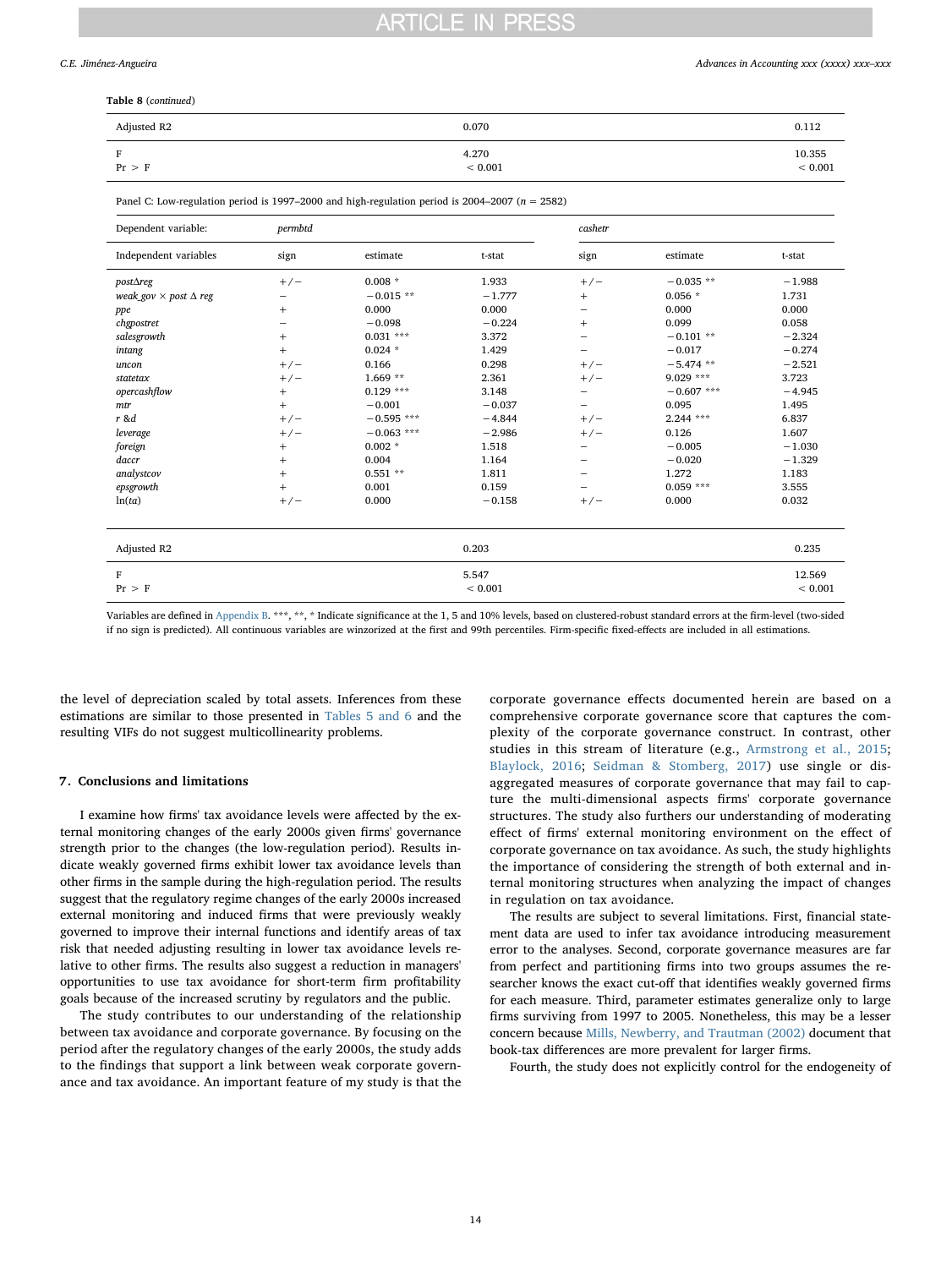C.E. Jiménez-Angueira *Advances in Accounting xxx (xxxx) xxx–xxx*

accounting choices other than through the use of fixed effects to control for firm-specific unobserved heterogeneity. The FE would mitigate endogeneity concerns only if accounting choices are determined by timeinvariant firm-specific factors. Remaining endogeneity issues are not easily dealt with because the financial statement data generating process makes it difficult to obtain valid instruments for each variable in the model that would be uncorrelated with the error term. Last, it is

empirically impossible to completely distinguish whether the IRS and Congress tax enforcement efforts or the corporate governance reform (i.e., SOX) carry the weight of the external monitoring changes analyzed in the study. However, the analysis suggests that the interplay between internal and external governance structures significantly affected weakly governed firms' tax avoidance levels during the highregulation period.

## <span id="page-14-0"></span>Appendix A

I construct the govscore combining attributes of the BOD, the AC, the G-Index and the PIH identified by prior studies as indicators of corporate governance strength. Indicator variables identifying the conditions that indicate a strong-governance environment for each attribute are defined as follows:

## A.1. BOD attributes

- Independence—Prior research argues outside or independent directors have more incentives to carry out their monitoring tasks [\(Fama & Jensen,](#page-17-54) [1983](#page-17-54)) than other members of the board. Although evidence on the effects of BOD's independence is mixed, the widespread view suggests a higher proportion of outside directors is associated with strong-governance and financial statement integrity (e.g., [Collins, Gong, & Li, 2009](#page-16-18); [Dechow,](#page-16-19) [Sloan, & Sweeney, 1996\)](#page-16-19), lower tax avoidance [\(Lanis & Richardson, 2011\)](#page-17-6) and mitigating factor on the negative performance effects of CEO Duality ([Duru, Iyengar, & Zampelli, 2016\)](#page-17-55). An outside director is identified as a director with no significant affiliations with the firm (e.g., firm employees, providers of services, major customers). Following prior studies an indicator variable is equaled to one if 60% or more of a firm's directors are outsiders [\(DeFond et al., 2005;](#page-16-12) [Dhaliwal, Naiker, & Navissi, 2010\)](#page-17-56); zero otherwise.
- CEO-Chair Separation—[Jensen \(1993\)](#page-17-57) suggests the position of CEO and Chair of the BOD should be separated because a critical function of the later is to oversee the performance of the former. Existing empirical evidence suggests an association between Duality (i.e., CEO and Chairman of the BOD held by the same person) and higher instances of Securities Exchange Commission (SEC) accounting enforcement actions ([Dechow et al.,](#page-16-19) [1996](#page-16-19)) and lower firm performance [\(Duru et al., 2016](#page-17-55)). An indicator variable is equaled to one for firms without Duality; zero otherwise.
- Blockholder—Prior studies document that BOD's members who are blockholders improve corporate governance through better external monitoring [\(Beasley, 1996](#page-16-20); [Dechow et al., 1996](#page-16-19); [Klein, 2002](#page-17-58)). Therefore, an indicator variable is equaled to one for firms where at least one director owns > 5% of the firm's outstanding shares; zero otherwise.
- BOD experience—A BOD member's monitoring ability increases with experience on boards [\(Fama, 1980\)](#page-17-59). Prior research finds a negative as-sociation between outside directorships and aggressive financial reporting ([Bedard, Marakchi-Chtourou, & Courteau, 2004\)](#page-16-21). An indicator variable is equaled to one if the average number of directorships held by firms' board members is greater than two; zero otherwise.
- Attendance—The level of commitment of members of the BOD is important for effective monitoring. [Brown and Caylor \(2006\)](#page-16-5) documents one of the key drivers of the relation between governance strength and firm valuation is that all directors attend > 75% of board meetings. Building on that finding, an indicator variable is equaled to one if all firm's directors attended at least 75% of the board's meetings; zero otherwise.

### A.2. AC attributes

- AC size—Effective December 1999, and following the recommendations of the Blue Ribbon Committee ([BRC, 1999\)](#page-16-22), the New York Stock Exchange (NYSE) and NASDAQ required their registrants to have a minimum of three directors on their AC, suggesting that larger AC provide stronger governance. [Anderson, Mansi, and Reed \(2004\)](#page-16-23) provides evidence consistent with larger AC being associated with lower cost of debt. Therefore, an indicator variable is equaled to one if a firm's AC has at least three members; zero otherwise.
- AC independence—Firms with more independent AC are less likely to experience fraud, SEC enforcement actions, material restatements, and earnings management than those with less independent AC ([Abbott, Parker, & Peters, 2004;](#page-16-24) [Bedard et al., 2004](#page-16-21); [Klein, 2002\)](#page-17-58). Also, the BRC recommended all large listed companies should have AC composed entirely of independent directors. Therefore, an indicator variable is equaled to one if a firm's AC is composed of independent directors; zero otherwise.
- AC governance expertise—Companies with an AC with expertise in corporate governance are more likely to support auditors in managementauditor disputes, and less likely to engage in earnings management ([Carcello & Neal, 2003;](#page-16-25) [Yang & Krishnan, 2005\)](#page-17-60). [Bedard et al. \(2004\)](#page-16-21) document a negative association between the number of directorships an AC member holds and the incidence of earnings management. An indicator variable is equaled to one if the average number of outside directorships held by a firm's AC's members exceeds one; zero otherwise.

## A.3. Shareholders rights

• G-Index—I use [Gompers et al.'s \(2003\)](#page-17-38) shareholder rights index as a measure of shareholders' legal protection. [Gompers et al. \(2003\)](#page-17-38) document a positive relation between strong-governance and firms' performance. An indicator variable that equals one if the G-index is less or equal to six; zero otherwise. The partitioning scheme compares to [Gompers et al.'s \(2003\)](#page-17-38) democracy classification and intends to identify firms with the highest level of shareholder protection.<sup>[29](#page-14-1)</sup>

## A.4. Sophisticated investors monitoring

• Percentage of Institutional Holdings (PIH)—Prior research suggests institutional investors are an important part of the corporate governance

<span id="page-14-1"></span><sup>&</sup>lt;sup>29</sup> Ninety three percent of the sample uses the G-Index for the period 1998–2000; the remaining 7% use the G-Index for the period 2000–2002 (assessed in February 2000). The observations below the cut-off represent 23% of the observations in the low-regulation period.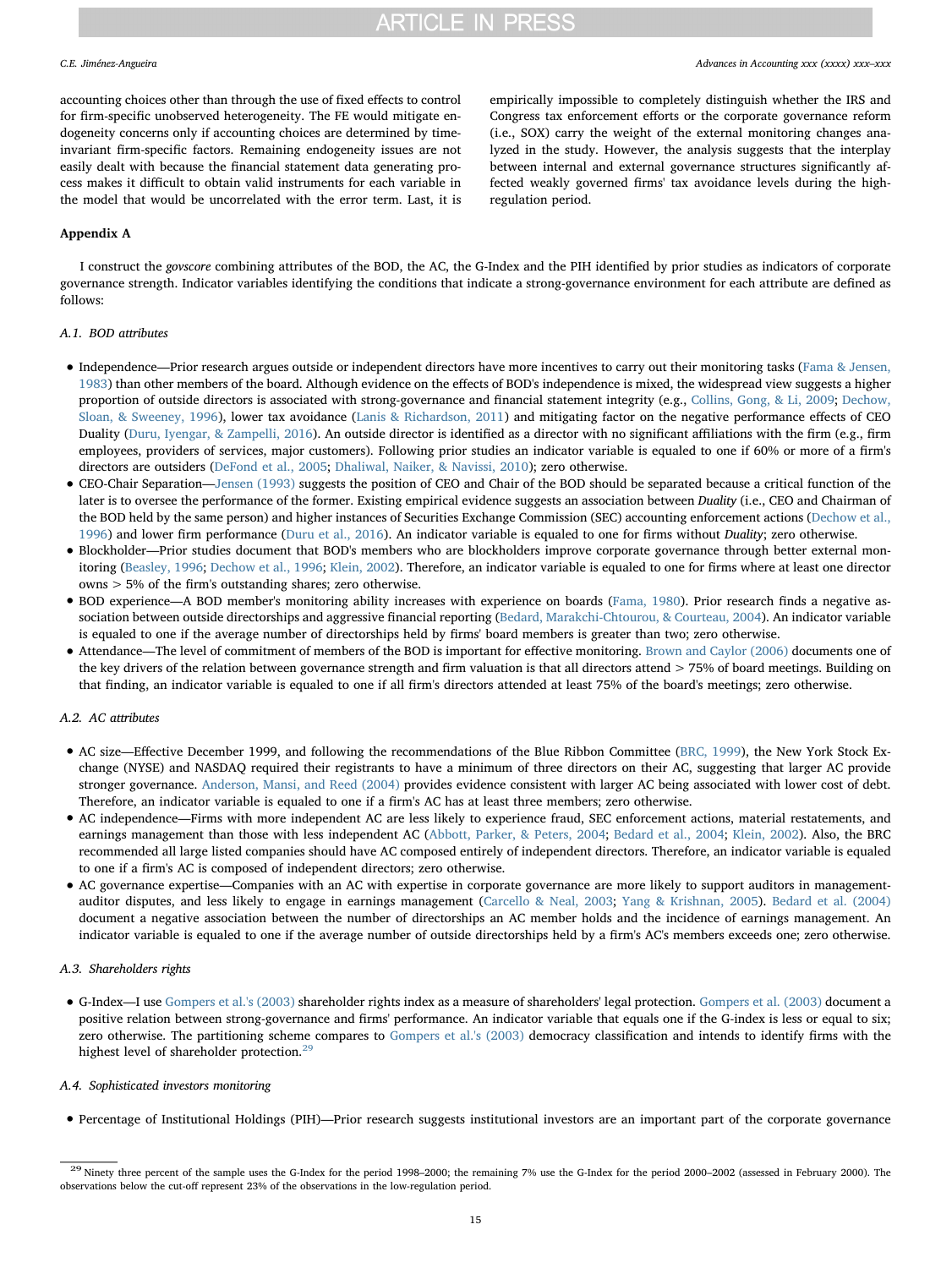# ARTICI F IN PRFSS

system because they are able to monitor firms' management and policies in an unbiased way and have the voting power to put pressure on management if they observe self-serving behavior (e.g., [Cremers & Nair, 2005](#page-16-6); [Jensen, 1993;](#page-17-57) [McConnell & Servaes, 1990](#page-17-61); [Schleifer & Vishny,](#page-17-37) [1997](#page-17-37)). I define an indicator variable that equals one for each of the available firm-years in the low-regulation period if the observation fell within the top two deciles of the percentage of institutional investors' shareholdings. This partitioning scheme aims to identify firms with high levels of monitoring by institutional investors.

For each firm-year in the sample, I calculate govscore by adding the ten indicator variables belonging to each corporate governance characteristic. I identify a firm as weakly governed during the low-regulation if its govscore is four or less and set weak\_gov to one if the firm has a govscore of four or less for years 1999 and 2000; weak gov is set zero otherwise. $30$ 

[Table A1](#page-15-0) Panel A reports the descriptive statistics on the BOD's, AC's and other attributes used to calculate the govscore for the period 1999–2000. The data in [Table A1](#page-15-0) is similar to that from earlier studies (e.g., [Dhaliwal et al., 2010;](#page-17-56) [Minnick & Noga, 2010;](#page-17-8) [Wintoki et al., 2012;](#page-17-40) [Xie, Davidson, & DaDalt, 2003](#page-17-62); [Yang &](#page-17-60) [Krishnan, 2005](#page-17-60)). The mean (median) govscore is 4.59 (5.00) and < 25% of the sample fell below the cut-off used to identify weak-governance firms (1st quartile was 4). A noticeable difference from earlier studies is the percentage of firms without *Duality*, which was 65% for my sample, compared with 42% for [Dhaliwal](#page-17-56) [et al. \(2010\)](#page-17-56) and 15% for [Xie et al. \(2003\)](#page-17-62). Distributional characteristics of the AC's percentage of independent members and size resemble those recommended by the BRC, which was probably a result of the adoption of those recommendations by NASDAQ and the NYSE in 1999. The distribution of the G-Index for the sample reveal a mean G-Index of 8.94 for the years in the low-regulation period, consistent with [Gompers et al. \(2003\)](#page-17-38).

Panel B of [Table A1](#page-15-0) reports the correlations among the components of the corporate governance score. Although several correlation coefficients are positive and significant, the correlations do not suggest that each attribute represent the same dimension of a firm's corporate governance structure. Of particular interest are the correlations reported for the percentage of directors that are blockholders and G-Index. The correlations of most variables and the percentage of directors that are blockholders are negative and significant, which may indicate that firms with directors who are blockholders may relax other corporate governance mechanisms because of the external monitoring that those blockholders exercise. Several of the correlations of the shareholder protection index (G-Index) with other corporate governance attributes are positive and significant suggesting a positive association between strong governance and higher values of the G-Index. Although counterintuitive, this may indicate that firms with low shareholder protection use other corporate governance mechanisms to protect the interests of their shareholders.

#### <span id="page-15-0"></span>Table A1

Descriptive statistics of firm's corporate governance attributes.

Panel A: Descriptive statistics of governance score (govscore) components

| Variables                          | Mean  | Std. Dev. | First quartile | Median | Third quartile |
|------------------------------------|-------|-----------|----------------|--------|----------------|
| govscore                           | 4.590 | 1.452     | 4.000          | 5.000  | 6.000          |
| <b>BOD</b> % Independent Directors | 0.586 | 0.193     | 0.444          | 0.600  | 0.750          |
| <b>CEO-Chair Separation</b>        | 0.645 | 0.479     | 0.000          | 1.000  | 1.000          |
| % BOD Blockholders                 | 0.066 | 0.113     | 0.000          | 0.000  | 0.111          |
| % BOD with Director Experience     | 0.239 | 0.218     | 0.000          | 0.200  | 0.400          |
| % BOD with Low Meeting Attendance  | 0.024 | 0.053     | 0.000          | 0.000  | 0.000          |
| AC size                            | 3.670 | 1.233     | 3.000          | 3.000  | 4.000          |
| AC % Independent Directors         | 0.806 | 0.233     | 0.667          | 0.833  | 1.000          |
| % AC with Director Experience      | 0.279 | 0.342     | 0.063          | 0.222  | 0.389          |
| G-Index                            | 8.937 | 2.828     | 7.000          | 9.000  | 11.000         |
| % Institutional Holders            | 0.666 | 0.208     | 0.519          | 0.679  | 0.806          |

Panel B: Pearson correlation coefficients governance score (govscore) components.

| Variables                          |                   | (1)      | (2)      | (3)      | (4)   | (5)      | (6)      | (7)   | (8)   | (9)   | (10)  |
|------------------------------------|-------------------|----------|----------|----------|-------|----------|----------|-------|-------|-------|-------|
| <b>BOD</b> % Independent Directors | (1)               | 1.000    |          |          |       |          |          |       |       |       |       |
| <b>CEO-Chair Separation</b>        | $\left( 2\right)$ | 0.106    | 1.000    |          |       |          |          |       |       |       |       |
| % BOD Blockholders                 | (3)               | $-0.475$ | $-0.050$ | 1.000    |       |          |          |       |       |       |       |
| % BOD with Director Experience     | (4)               | 0.396    | 0.180    | $-0.341$ | 1.000 |          |          |       |       |       |       |
| % BOD with Low Meeting Attendance  | (5)               | 0.059    | 0.032    | $-0.024$ | 0.142 | 1.000    |          |       |       |       |       |
| AC size                            | (6)               | 0.293    | 0.111    | $-0.277$ | 0.366 | 0.022    | 1.000    |       |       |       |       |
| AC % Independent Directors         | (7)               | 0.626    | 0.014    | $-0.351$ | 0.196 | 0.080    | 0.126    | 1.000 |       |       |       |
| % AC with Director Experience      | (8)               | 0.316    | 0.139    | $-0.272$ | 0.674 | 0.114    | 0.263    | 0.230 | 1.000 |       |       |
| G-Index                            | (9)               | 0.344    | 0.057    | $-0.349$ | 0.298 | 0.042    | 0.327    | 0.201 | 0.198 | 1.000 |       |
| % Institutional Holders            | (10)              | 0.204    | 0.080    | $-0.247$ | 0.103 | $-0.048$ | $-0.054$ | 0.105 | 0.075 | 0.036 | 1.000 |

Variables are the corporate governance attributes included in the corporate governance index as described in [Appendix 0.](#page-14-0) Attributes measured for years 1999–2000 in the low-regulation period. In panel B, bold numbers represent significant correlations at the 5% level or better.

<span id="page-15-1"></span><sup>&</sup>lt;sup>30</sup> If govscore is not available for both years 1999 and 2000, I use the govscore for 1998 and 1999, if available, to define weak\_gov. Otherwise, the govscore for year 1999 or 2000 is used to define weak gov.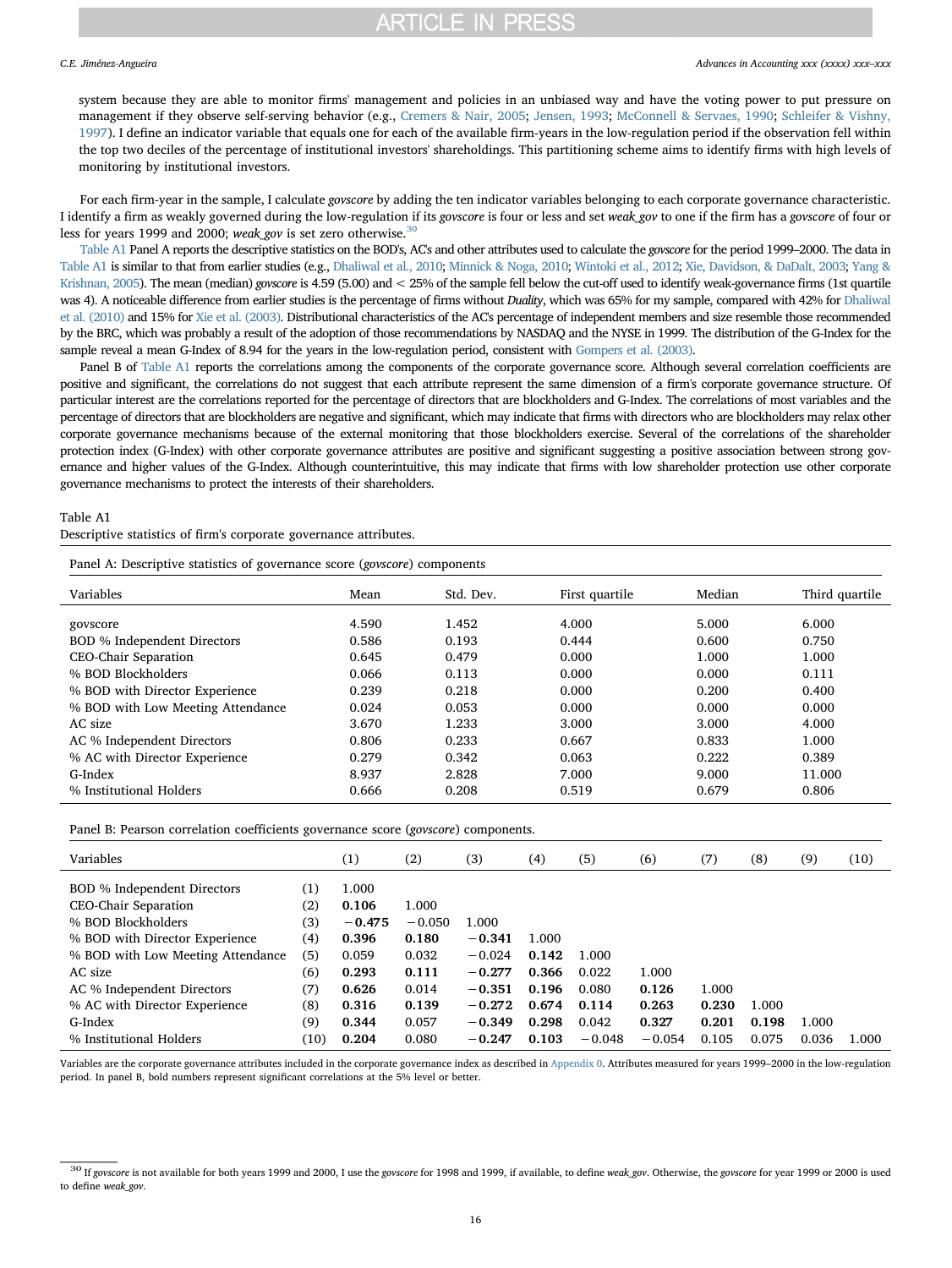## <span id="page-16-16"></span>Appendix B. Variable measurement

| Variable<br>name                                        | Definition                                                                                                                                                                                                                                                                                                                                                                                                                                                                                                                                                                          |
|---------------------------------------------------------|-------------------------------------------------------------------------------------------------------------------------------------------------------------------------------------------------------------------------------------------------------------------------------------------------------------------------------------------------------------------------------------------------------------------------------------------------------------------------------------------------------------------------------------------------------------------------------------|
| post∆reg                                                | Indicator variable equal to 1 if year $\geq$ 2003; zero otherwise.                                                                                                                                                                                                                                                                                                                                                                                                                                                                                                                  |
| Tax avoidance<br>permbtd<br>totbtd<br>taxinc<br>cashetr | {btd - [(federal deferred tax expense + foreign deferred tax expense)/top statutory rate]} scaled by lagged total assets.<br>{[pre-tax income - minority interests] - $taxinc$ }.<br>{[federal current income tax + foreign current income tax] / top statutory rate} - change in net operating losses.<br>Income tax paid divided by pre-tax income; if income tax paid is negative, then <i>cashetr</i> = 0; if income tax paid is greater than 0 and<br>pre-tax income is negative, then <i>cashetr</i> = 1; any remaining observations where <i>cashetr</i> > 1 are reset to 1. |
| Governance                                              |                                                                                                                                                                                                                                                                                                                                                                                                                                                                                                                                                                                     |
| weak gov                                                | Indicator variable equaled to one if <i>govscore</i> is four or less; 0 otherwise for firm <i>i</i> in years 1999 and 2000; <i>govscore</i> based on the                                                                                                                                                                                                                                                                                                                                                                                                                            |
| w_impr                                                  | combination of the ten attributes of the BOD and AC, the G-Index, and deciles of pih. See Appendix 0.<br>Indicator variable equaled to 1 if govscore is four or less in the low-regulation period and govscore is five or more in the high-<br>regulation period; zero otherwise.                                                                                                                                                                                                                                                                                                   |
| Control variables                                       |                                                                                                                                                                                                                                                                                                                                                                                                                                                                                                                                                                                     |
| ppe                                                     | Gross PPE scaled by lagged total assets.                                                                                                                                                                                                                                                                                                                                                                                                                                                                                                                                            |
| chgpostret                                              | Change in post-retirement benefits from year t-1 to year t scaled by lagged total assets; set to zero if missing and multiplied by -1<br>for ease of interpretation of the coefficient (Manzon and Plesko 2002).                                                                                                                                                                                                                                                                                                                                                                    |
| salesgrowth                                             | Change in net sales divided by lagged net sales.                                                                                                                                                                                                                                                                                                                                                                                                                                                                                                                                    |
| intang                                                  | Goodwill and other intangibles scaled by lagged total assets.                                                                                                                                                                                                                                                                                                                                                                                                                                                                                                                       |
| uncon                                                   | Income (loss) reported under the equity method scaled by lagged total assets.                                                                                                                                                                                                                                                                                                                                                                                                                                                                                                       |
| statetax                                                | Current state income tax expense scaled by lagged total assets.                                                                                                                                                                                                                                                                                                                                                                                                                                                                                                                     |
| opercashflow                                            | Operating cash flows scaled by lagged total assets.                                                                                                                                                                                                                                                                                                                                                                                                                                                                                                                                 |
| mtr                                                     | Lagged estimated marginal tax rates (Graham 1996); estimates from Professor John Graham's Web Site.                                                                                                                                                                                                                                                                                                                                                                                                                                                                                 |
| r&d                                                     | Ratio of R&D expenses to sales; set to zero if missing.                                                                                                                                                                                                                                                                                                                                                                                                                                                                                                                             |
| leverage                                                | Long-term debt/total assets.<br>Number of countries in which firm <i>i</i> operated during year <i>t</i> ; COMPUSTAT Geographic Segment data file.                                                                                                                                                                                                                                                                                                                                                                                                                                  |
| foreign<br>daccr                                        | Residual from the cross-sectional modified Jones (1991) model (Dechow et al. 1995) using all available data in COMPUSTAT data                                                                                                                                                                                                                                                                                                                                                                                                                                                       |
|                                                         | for years 1996-2005.                                                                                                                                                                                                                                                                                                                                                                                                                                                                                                                                                                |
| analystcov                                              | Number of analysts in the I/B/E/S database issuing annual earnings per share (EPS) estimates for firm <i>i</i> in year <i>t</i> scaled by lagged<br>total assets.                                                                                                                                                                                                                                                                                                                                                                                                                   |
| epsgrowth                                               | Equals one if the annual change in EPS is within $+/-$ \$0.05; zero otherwise.                                                                                                                                                                                                                                                                                                                                                                                                                                                                                                      |
| ln(ta)                                                  | Natural log of total assets.                                                                                                                                                                                                                                                                                                                                                                                                                                                                                                                                                        |

## References

- <span id="page-16-24"></span>[Abbott, L. J., Parker, S., & Peters, G. F. \(2004\). Audit committee characteristics and re](http://refhub.elsevier.com/S0882-6110(15)30068-7/rf0005)statements. [Auditing: A Journal of Practice & Theory, 23](http://refhub.elsevier.com/S0882-6110(15)30068-7/rf0005)(1), 69–87.
- <span id="page-16-15"></span>[Amir, E., Carabias, J. M., Jona, J., & Livne, G. \(2016\).](http://refhub.elsevier.com/S0882-6110(15)30068-7/rf0010) Fixed-effects in empirical accounting research. Working Paper. [Tel Aviv University and City University of London.](http://refhub.elsevier.com/S0882-6110(15)30068-7/rf0010)
- <span id="page-16-23"></span>[Anderson, R. C., Mansi, S. A., & Reed, D. M. \(2004\). Board characteristics, accounting](http://refhub.elsevier.com/S0882-6110(15)30068-7/rf0015) report integrity, and the cost of debt. [Journal of Accounting and Economics, 37](http://refhub.elsevier.com/S0882-6110(15)30068-7/rf0015)(3), 315–[342](http://refhub.elsevier.com/S0882-6110(15)30068-7/rf0015).
- <span id="page-16-3"></span>[Armstrong, C. S., Blouin, J. L., Jagolinzer, A. D., & Larcker, D. F. \(2015\). Corporate](http://refhub.elsevier.com/S0882-6110(15)30068-7/rf0020) [governance, incentives, and tax avoidance.](http://refhub.elsevier.com/S0882-6110(15)30068-7/rf0020) Journal of Accounting and Economics, 60[\(1\), 1](http://refhub.elsevier.com/S0882-6110(15)30068-7/rf0020)–17.
- <span id="page-16-17"></span>[Barth, M., Beaver, W., & Landsman, W. \(1998\). Relative valuation roles of equity book](http://refhub.elsevier.com/S0882-6110(15)30068-7/rf0025) [value and net income as a function of](http://refhub.elsevier.com/S0882-6110(15)30068-7/rf0025) financial health. Journal of Accounting and [Economics, 25](http://refhub.elsevier.com/S0882-6110(15)30068-7/rf0025)(1), 1–34.
- <span id="page-16-20"></span>[Beasley, M. \(1996\). An empirical analysis of the relation between the Board of Director](http://refhub.elsevier.com/S0882-6110(15)30068-7/rf0030) [Composition and Financial Statement Fraud.](http://refhub.elsevier.com/S0882-6110(15)30068-7/rf0030) The Accounting Review, 71(4), 443–466.
- <span id="page-16-21"></span>[Bedard, J., Marakchi-Chtourou, S., & Courteau, L. \(2004\). The e](http://refhub.elsevier.com/S0882-6110(15)30068-7/rf0035)ffect of audit committee [expertise, independence, and activity on aggressive earnings management.](http://refhub.elsevier.com/S0882-6110(15)30068-7/rf0035) Auditing: [A Journal of Practice & Theory, 23](http://refhub.elsevier.com/S0882-6110(15)30068-7/rf0035)(2), 13–35.
- <span id="page-16-4"></span>[Blaylock, B. S. \(2016\). Is tax avoidance associated with economically signi](http://refhub.elsevier.com/S0882-6110(15)30068-7/rf0040)ficant rent extraction among U.S. [Firms? Contemporary Accounting Research, 33](http://refhub.elsevier.com/S0882-6110(15)30068-7/rf0040)(3), 1013–1043. [Blouin, J., Gleason, C., Mills, L., & Sikes, S. \(2010\). Pre-empting disclosure? Firm's de-](http://refhub.elsevier.com/S0882-6110(15)30068-7/rf0045)
- <span id="page-16-22"></span><span id="page-16-10"></span>[cisions prior to FIN no. 48.](http://refhub.elsevier.com/S0882-6110(15)30068-7/rf0045) The Accounting Review, 85(3), 791–815. [Blue Ribbon Committee on Improving the E](http://refhub.elsevier.com/S0882-6110(15)30068-7/rf0050)ffectiveness of Corporate Audit Committees (1999). [Report and recommendations of the blue ribbon committee on improving the ef](http://refhub.elsevier.com/S0882-6110(15)30068-7/rf0050)fectiveness of corporate audit committees. [New York: New York Stock Exchange and the](http://refhub.elsevier.com/S0882-6110(15)30068-7/rf0050) [National Association of Securities Dealers](http://refhub.elsevier.com/S0882-6110(15)30068-7/rf0050).
- <span id="page-16-5"></span>[Brown, L. D., & Caylor, M. L. \(2006\). Corporate governance and](http://refhub.elsevier.com/S0882-6110(15)30068-7/rf0055) firm valuation. Journal of [Accounting and Public Policy, 25](http://refhub.elsevier.com/S0882-6110(15)30068-7/rf0055)(4), 409–434.
- <span id="page-16-14"></span>Cameron, A. C., & Trivedi, P. K. (2005). [Microeconometrics: Methods and applications.](http://refhub.elsevier.com/S0882-6110(15)30068-7/rf0060) [Cambridge: Cambridge University Press.](http://refhub.elsevier.com/S0882-6110(15)30068-7/rf0060)
- <span id="page-16-25"></span>[Carcello, J. V., & Neal, T. L. \(2003\). Audit committee characteristics and auditor dis](http://refhub.elsevier.com/S0882-6110(15)30068-7/rf0065)missals following "new" going-concern reports. [The Accounting Review, 78](http://refhub.elsevier.com/S0882-6110(15)30068-7/rf0065)(1), 95–[117.](http://refhub.elsevier.com/S0882-6110(15)30068-7/rf0065)
- <span id="page-16-13"></span>Chenhall, [R. H., & Moers, F. \(2007\). The issue of endogeneity within theory-based,](http://refhub.elsevier.com/S0882-6110(15)30068-7/rf0070) [quantitative management accounting research.](http://refhub.elsevier.com/S0882-6110(15)30068-7/rf0070) The European Accounting Review, 16[\(1\), 173](http://refhub.elsevier.com/S0882-6110(15)30068-7/rf0070)–196.
- <span id="page-16-9"></span>Coff[ee, J. C. \(2002\). Understanding Enron:](http://refhub.elsevier.com/S0882-6110(15)30068-7/rf0075) "It's about the gatekeepers, stupid". The [Business Lawyer, 57](http://refhub.elsevier.com/S0882-6110(15)30068-7/rf0075)(4), 1403–1420.
- <span id="page-16-0"></span>Coffee, J. C. (2006). [Gatekeepers: The professions and corporate governance](http://refhub.elsevier.com/S0882-6110(15)30068-7/rf0080) (First ed). [Oxford: Oxford University Press](http://refhub.elsevier.com/S0882-6110(15)30068-7/rf0080).
- <span id="page-16-18"></span>[Collins, D. W., Gong, G., & Li, H. \(2009\). Corporate governance and backdating of ex](http://refhub.elsevier.com/S0882-6110(15)30068-7/rf0085)ecutive stock options. [Contemporary Accounting Research, 26](http://refhub.elsevier.com/S0882-6110(15)30068-7/rf0085)(2), 403–445.
- <span id="page-16-6"></span>[Cremers, M. K. J., & Nair, V. B. \(2005\). Governance mechanisms and equity prices.](http://refhub.elsevier.com/S0882-6110(15)30068-7/rf0090) [Journal of Finance, 60](http://refhub.elsevier.com/S0882-6110(15)30068-7/rf0090)(6), 2859–2894.
- <span id="page-16-8"></span>[Crenshaw, A. B. \(1999\). When shelters Aren't aboveboard; IRS, hill step up e](http://refhub.elsevier.com/S0882-6110(15)30068-7/rf0095)fforts as improper deals to help firms cut taxes rise. [The Washington Post, November, 23](http://refhub.elsevier.com/S0882-6110(15)30068-7/rf0095), E01.
- <span id="page-16-26"></span>[Dechow, P. M., Sloan, R. G., & Sweeney, A. P. \(1995\). Detecting earnings management.](http://refhub.elsevier.com/S0882-6110(15)30068-7/rf0100) [The Accounting Review, 70](http://refhub.elsevier.com/S0882-6110(15)30068-7/rf0100)(2), 193–225.
- <span id="page-16-19"></span>[Dechow, P. M., Sloan, R. G., & Sweeney, A. P. \(1996\). Causes and consequences of](http://refhub.elsevier.com/S0882-6110(15)30068-7/rf0105) earnings manipulation: An analysis of fi[rms subject to enforcement actions by the](http://refhub.elsevier.com/S0882-6110(15)30068-7/rf0105) SEC. [Contemporary Accounting Research, 13](http://refhub.elsevier.com/S0882-6110(15)30068-7/rf0105)(1), 1–36.
- <span id="page-16-12"></span>[DeFond, M. L., Hann, R., & Hu, X. S. \(2005\). Does the market value](http://refhub.elsevier.com/S0882-6110(15)30068-7/rf0110) financial expertise on [the audit committees of boards of directors?](http://refhub.elsevier.com/S0882-6110(15)30068-7/rf0110) Journal of Accounting Research, 43(2), 154–[194](http://refhub.elsevier.com/S0882-6110(15)30068-7/rf0110).
- <span id="page-16-7"></span>[Desai, M. \(2003\). The divergence between book and tax income. In J. Poterba \(Ed.\).](http://refhub.elsevier.com/S0882-6110(15)30068-7/rf0115) In tax policy and the economy[. Cambridge: MIT Press.](http://refhub.elsevier.com/S0882-6110(15)30068-7/rf0115)
- <span id="page-16-1"></span>[Desai, M., & Dharmapala, D. \(2006\). Corporate tax avoidance and high-powered in](http://refhub.elsevier.com/S0882-6110(15)30068-7/rf0120)centives. [Journal of Financial Economics, 79](http://refhub.elsevier.com/S0882-6110(15)30068-7/rf0120)(1), 145–179.
- <span id="page-16-11"></span>[Desai, M., & Dharmapala, D. \(2009a\). Corporate tax avoidance and](http://refhub.elsevier.com/S0882-6110(15)30068-7/rf0125) firm value. The Review [of Economics and Statistics, 91](http://refhub.elsevier.com/S0882-6110(15)30068-7/rf0125)(3), 537–546.
- Desai, [M., & Dharmapala, D. \(2009b\). Earnings management, corporate tax shelters, and](http://refhub.elsevier.com/S0882-6110(15)30068-7/rf0130) book-tax alignment. [National Tax Journal, 62](http://refhub.elsevier.com/S0882-6110(15)30068-7/rf0130)(1), 169–186.
- <span id="page-16-2"></span>[Desai, M., Dyck, A., & Zingales, L. \(2007\). Theft and taxes.](http://refhub.elsevier.com/S0882-6110(15)30068-7/rf0135) Journal of Financial Economics,